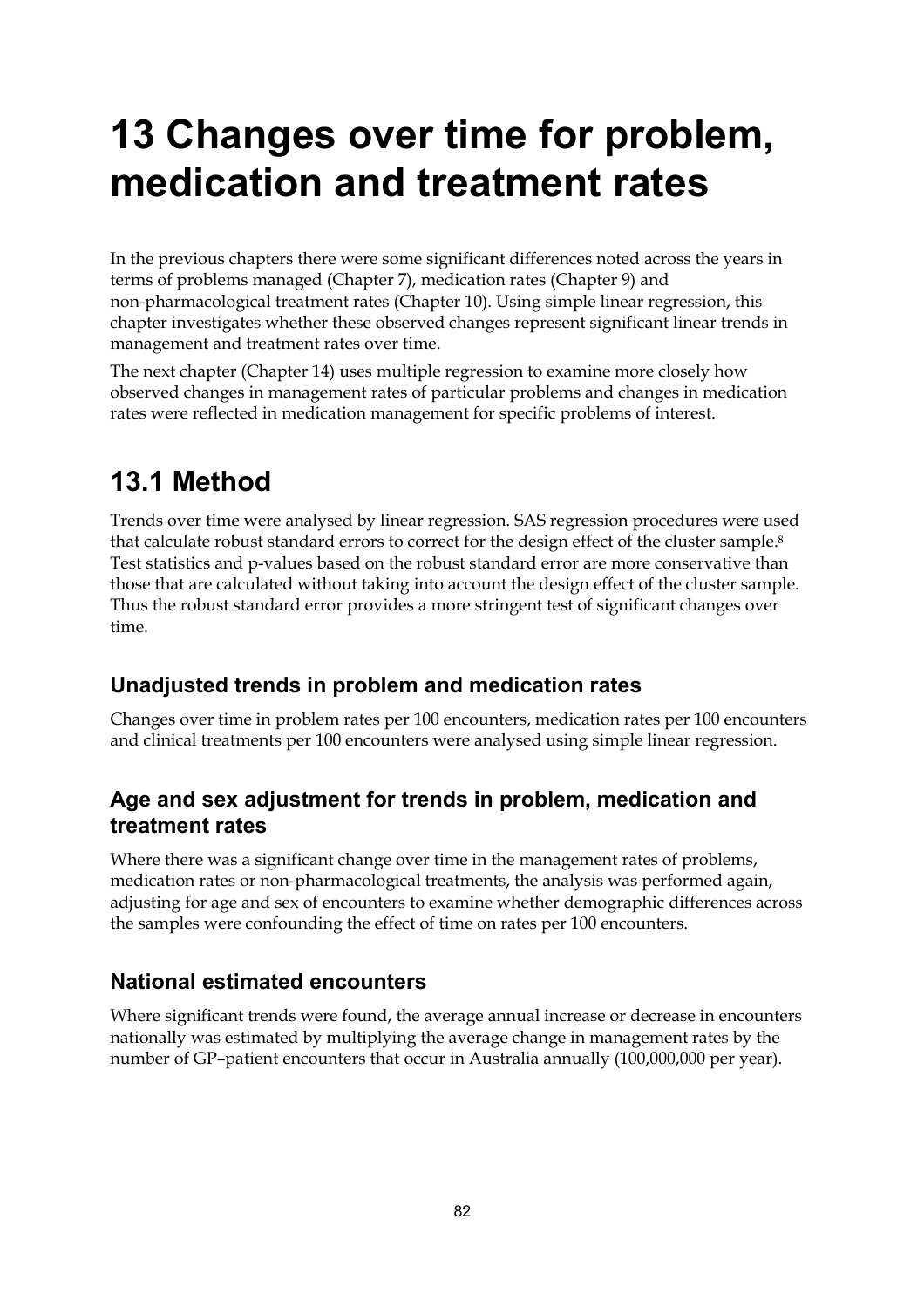# **13.2 Changes in annual management rates of problems between 1998–99 and 2002–03**

Changes over time were first examined in terms of changes at the ICPC chapter level. For each chapter with significant changes in management rates over time, the most common problems in that chapter were further examined for specific trends at the ICPC-2 rubric level (including groupers).

### **No changes in management rates over time**

At the ICPC chapter level, rates of problems related to the skin, digestive, musculoskeletal, neurological, cardiovascular, urinary, male and female genital systems, and rates of psychological and social problems, remained steady over the 5-year period.

### **Increased management rates over time**

There was a significant increase over time in the management rate of endocrine and metabolic problems, from 8.8 problems per 100 encounters in 1998–99 to 10.6 problems per 100 encounters in 2002–03 ( $p<0.0001$ ). The average yearly increase in endocrine/metabolic problems was 0.45 problems per 100 encounters.

After adjusting for age and sex, there was little change in the size of the effect, with an adjusted average annual increase of 0.40 problems per 100 encounters (p<0.0001), equivalent to an extra 400,000 metabolic endocrine problems nationally. The increase in the management rate of endocrine and metabolic problems was partly explained by an increase in the management rate of lipid disorders, from 2.5 per 100 encounters in 1998–99 to 3.0 per 100 encounters in 2002–03 (p<0.0001). The increase in the management rate of lipid disorders after adjusting for age and sex was 0.11 problems per 100 encounters per year ( $p=0.0004$ ). This represents an average annual increase of 110,000 GP contacts with lipid disorder.

The increase in management rate of lipid disorder was not explained by the rate of new cases of lipid disorder, which, after adjusting for age and sex, did not increase significantly over time (p=0.11). This indicates that the increased management of lipid disorders is due to the need for ongoing long term management of patients with lipid disorders, rather than an increase in the diagnosis rate of lipid disorders.

The first 4 years of the study saw an increase in the management rate of diabetes from 2.6 per 100 encounters in 1998–99 to 3.1 per 100 encounters in 2001–02. This increase was sustained in 2002–03 with 2.9 diabetes problems per 100 encounters ( $p=0.0002$ ), indicating that there has been a real increase in diabetes management rates since 1998–99. After adjustment for age and sex, there was a small average yearly increase of 0.08 problems per 100 encounters (p=0.0025), equivalent to an estimated increase of 80,000 diabetes contacts in general practice nationally.

### **Decreased management rates over time**

There was a significant decrease in the rate of respiratory problems managed, from 24.3 problems per 100 encounters in 1998–99 to 20.6 problems per 100 encounters in 2002–03. This continued the decrease that had been observed between 1999–00 and 2001–02. Averaged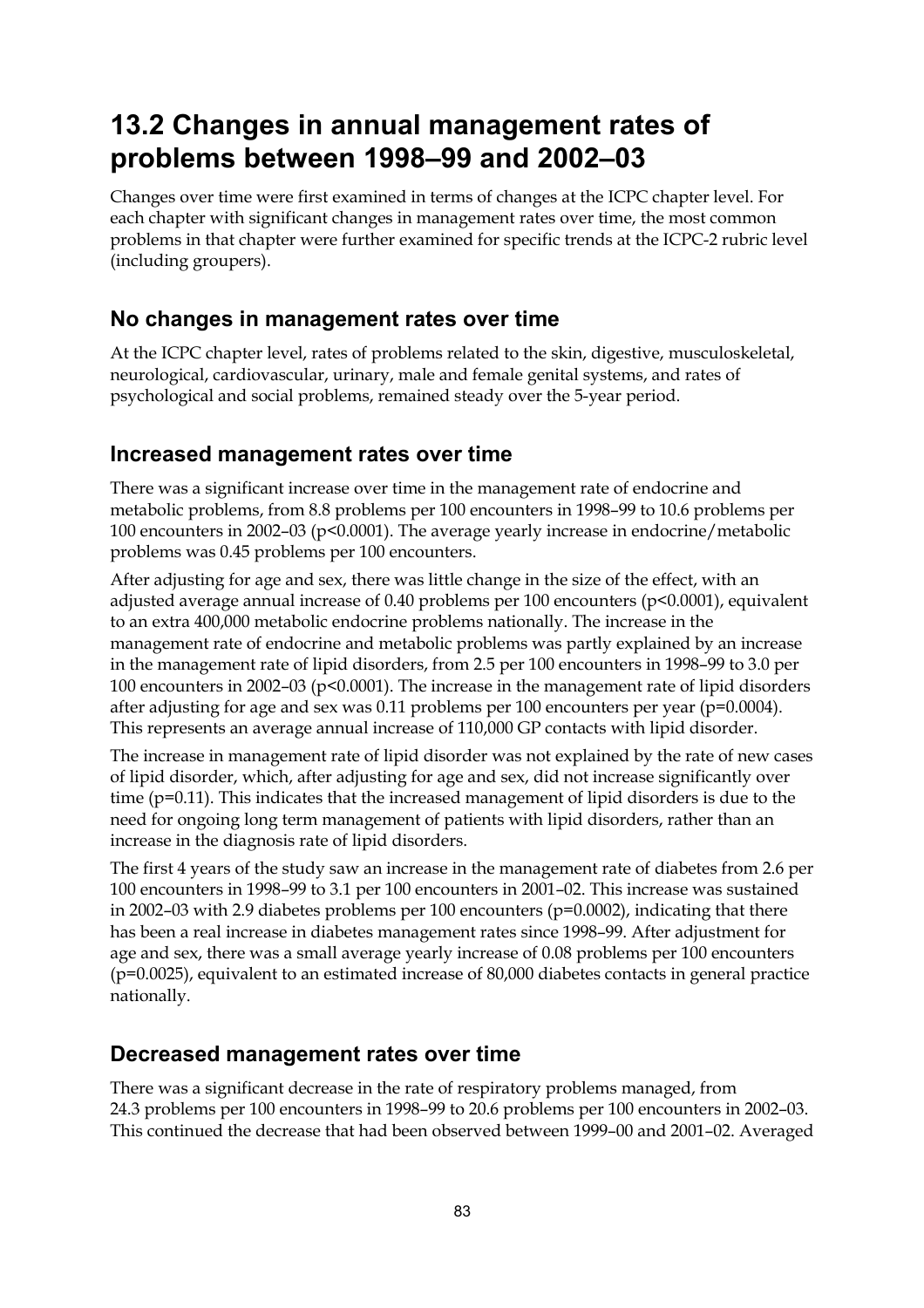over the 5 years, it is estimated that after adjusting for age and sex, respiratory problem contacts have decreased at a rate of 910,000 encounters per year (p<0.0001).

The decrease over time in the management rate of respiratory problems was largely explained by a decrease in the rates for asthma ( $p<0.0001$ ) and acute bronchitis ( $p<0.0009$ ).

The management rate for asthma decreased from 3.2 problems per 100 encounters in 1998–99 to 2.7 problems per 100 encounters in 2002–03 (p<0.0001). This is an average annual reduction of 0.11 asthma problems per 100 encounters, equivalent to a decrease of 110,000 asthma encounters nationally per year. However the majority of the decrease in asthma management occurred between 1999–00 (3.2 per 100 encounters) and 2000–01 (2.8 per 100 encounters), with rates levelling off in the last two years.

The acute bronchitis rate decreased from 3.3 per 100 encounters in 1998–99 to 2.6 per 100 encounters in 2002–03 (p<0.0001).

The rate of management of problems related to the blood and blood-forming organs decreased significantly, from 1.69 in 1998–99 to 1.37 problems per 100 encounters in 2002–03 (p<0.0001). After adjusting for age and sex there was an estimated national annual decrease of 110,000 encounters in the management of blood related problems.

Management of ear problems decreased from 4.9 problems per 100 encounters in 1998–99 to 4.0 problems per 100 encounters in 2002–03 (p<0.0001). After adjusting for age and sex, it was estimated that the management of ear problems has been decreasing at an annual rate of 169,000 encounters nationally ( $p<0.0001$ ).

There was a marginal decrease in the rates of eye problems (p=0.006), however the size of the trend was small and equivocal.

# **13.3 Changes in medication rates between 1998–99 and 2002–03**

### **Decreases over time**

For prescribed medications (using the CAPS medication group level) there has been a significant decrease in the prescription of antibiotics, from 17.3 prescriptions per 100 encounters in 1998–99 to 13.8 per 100 encounters in 2002–03 (p<0.0001). This translates to an estimated rate of decrease of 870,000 antibiotic prescriptions nationally per year. Within antibiotics, the prescription rate for the subgroup cephalosporins has decreased significantly, from 4.3 per 100 encounters in 1998–99 to 3.0 per 100 encounters in 2002–03 (p<0.0001), accounting for 37% of the decrease in antibiotic prescribing. The prescribing rates for penicillins and broad-spectrum penicillins remained steady over time (see Appendix 4, Table A4.9).

Respiratory medications decreased from 6.9 prescriptions per 100 encounters in 1998–99 to 5.3 prescriptions per 100 encounters in 2002–03 (p<0.0001). Prescriptions for bronchodilators significantly decreased, from 3.7 per 100 encounters in 1998–99 to 2.5 per 100 encounters in 2002–03 (p<0.0001). The prescription rate for asthma preventives remained steady over the five years.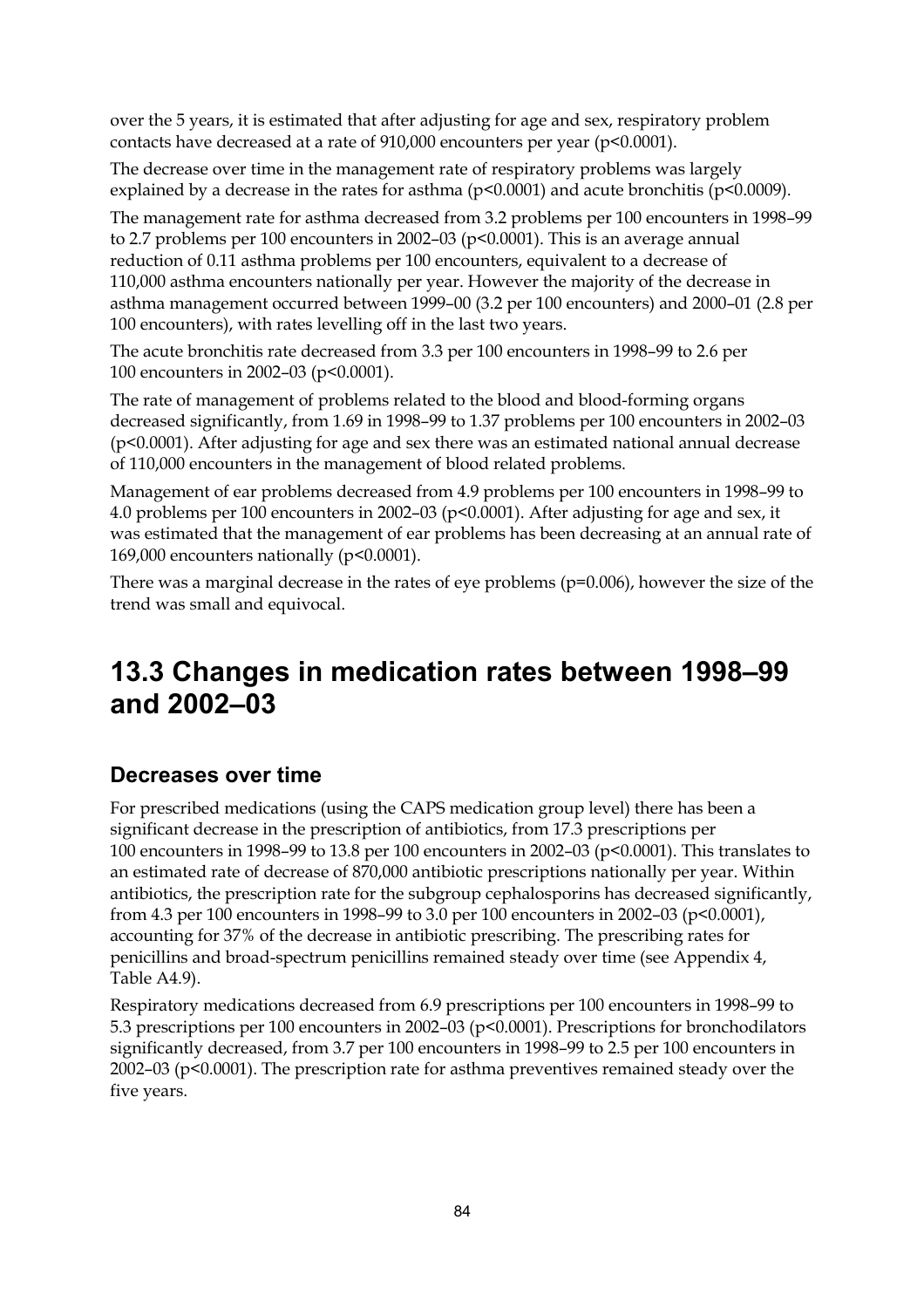There has been little change in the overall prescription rate for central nervous system drugs. However prescription rates for simple and compound analgesics have decreased between 1998–99 and 2002–03, from 4.7 per 100 encounters to 3.9 per 100 encounters for simple analgesics (p<0.0001) and from 3.3 per 100 encounters to 2.4 per 100 encounters for compound analgesics (p<0.0001).

#### **Increases in prescription rate over time**

There was a significant increase in the prescription rate for medications acting on the musculoskeletal system, from 5.7 per 100 encounters in 1998–99 to 6.1 per 100 encounters in 2001–02; however in 2002–03 the rates of *prescribed* medications for musculoskeletal returned to 5.7 per 100 encounters. This is possibly due to the substitution of OTC medications for prescribed medications, in particular ibuprofen. See Appendix, Table A4.12 for trends in OTC medications. See also Chapter 14 for total rates of NSAIDs, prescribed, supplied and advised.

Prescription rates of narcotic analgesics doubled from 1.1 per 100 encounters in 1998–99 to 2.2 per 100 encounters in 2002–03 ( $p<0.0001$ ). This represents an average increase of 270,000 prescriptions per year.

# **13.4 Changes in non-pharmacological treatments between 1998–99 and 2002–03**

#### **Therapeutic procedures**

Therapeutic procedures increased from 11.8 per 100 encounters in 1998–99 to 14.7 per 100 encounters in 2001–02, an annual rate of increase of 0.8 per 100 encounters (p<0.0001). This is equivalent to an annual increase of 800,000 encounters where the GP performed therapeutic procedures.

### **Clinical treatments**

Clinical treatments increased from 31.4 per 100 encounters in 1998–99 to 38.1 per 100 encounters in 2001–02. In 2002–03 this increase plateaued at 37.2 clinical treatments per 100 encounters (p<0.0001).

### **Lifestyle counselling**

Provision of lifestyle counselling increased from 6.4% of encounters in 1998–99 to 8.1% of encounters in 2001–02, a significant increase of 0.6% of encounters per year (p<0.0001). However, in 2002–03 the rate of lifestyle counselling fell to 7.4% of encounters, below the rate observed in the previous two years.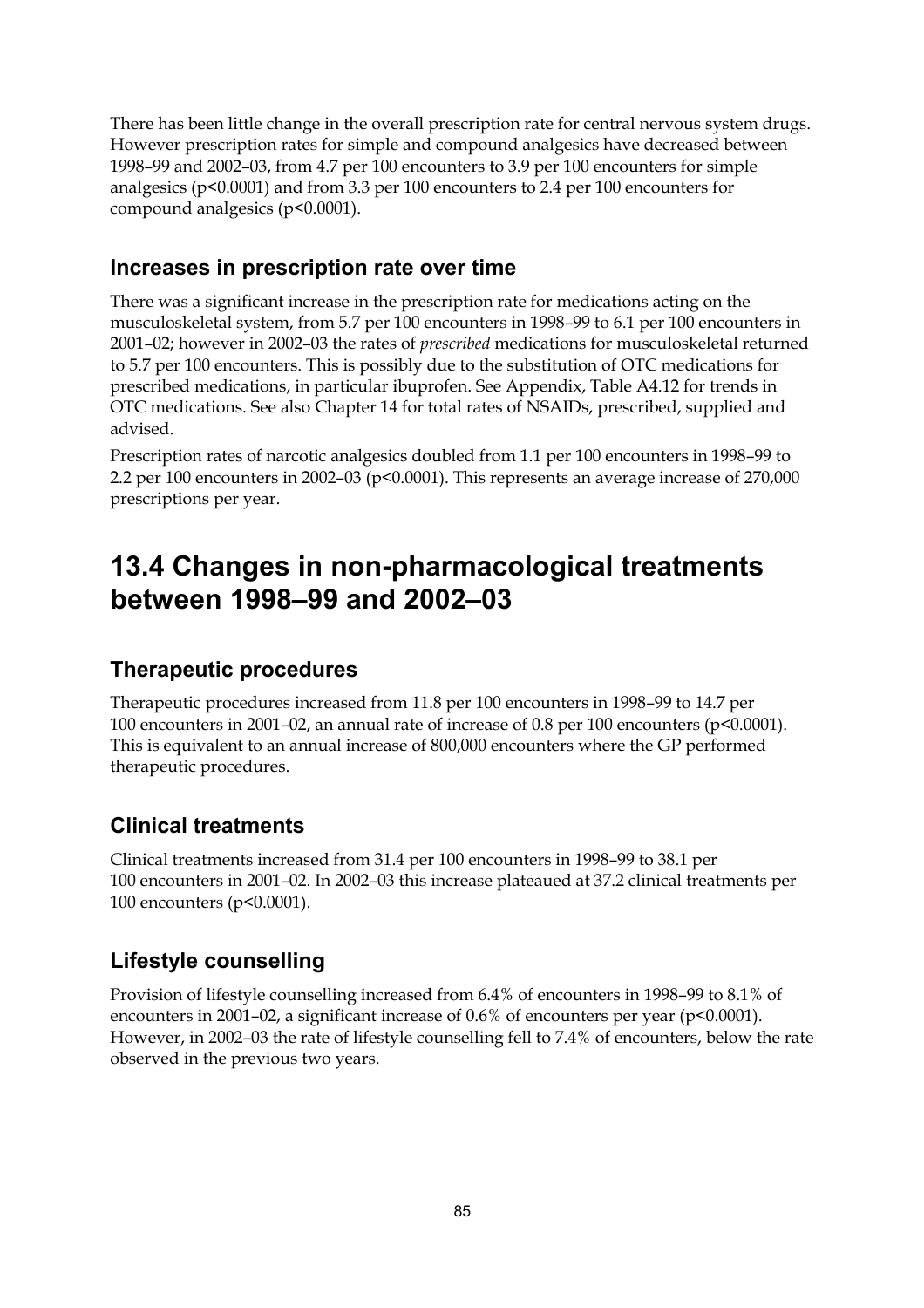# **14 Selected topics**—**changes over time**

This chapter uses multiple linear regression to examine more closely how observed changes in management rates of particular problems and changes in medication rates were reflected in medication management for selected problems of interest.

Topic selection was based on:

- medications or problems of topical interest in terms of public health initiatives or developments in treatments
- whether there were significant changes in overall rates of management of a problem, in overall rates of a medication or non-pharmacological treatments.

Based on these criteria, two topics were selected for examination of management over time:

- the use of non-steroid anti-inflammatory drugs (NSAIDs) to manage all arthritis (including osteoarthritis and rheumatoid arthritis) versus other musculoskeletal problems
- the use of antibiotics to manage upper respiratory tract infections (URTIs).

# **14.1 Method**

Trends over time were analysed by linear regression. SAS V8.2 regression procedures were used that calculate robust standard errors to correct for the design effect of the cluster sample.8 Test statistics and p-values based on the robust standard error are more conservative than those that are calculated without taking into account the design effect of the cluster sample. Thus the robust standard error provides a more stringent test of significant changes over time.

### **Medications included in trends analysis**

All medications prescribed, recommended for over-the-counter (OTC) purchase or supplied by the GP were included in the trends analyses in the following section (referred to as 'medication rates' in this section). In contrast, Chapter 9 reports medication rates separately for each of prescribed medications, advised OTC and supplied by the GP, and Chapter 13 reports the trends in prescribed only medications. For some medications, therefore, there are differences in the trends over time between the global medication rates reported here and the prescribing rates in Chapters 9 and 13.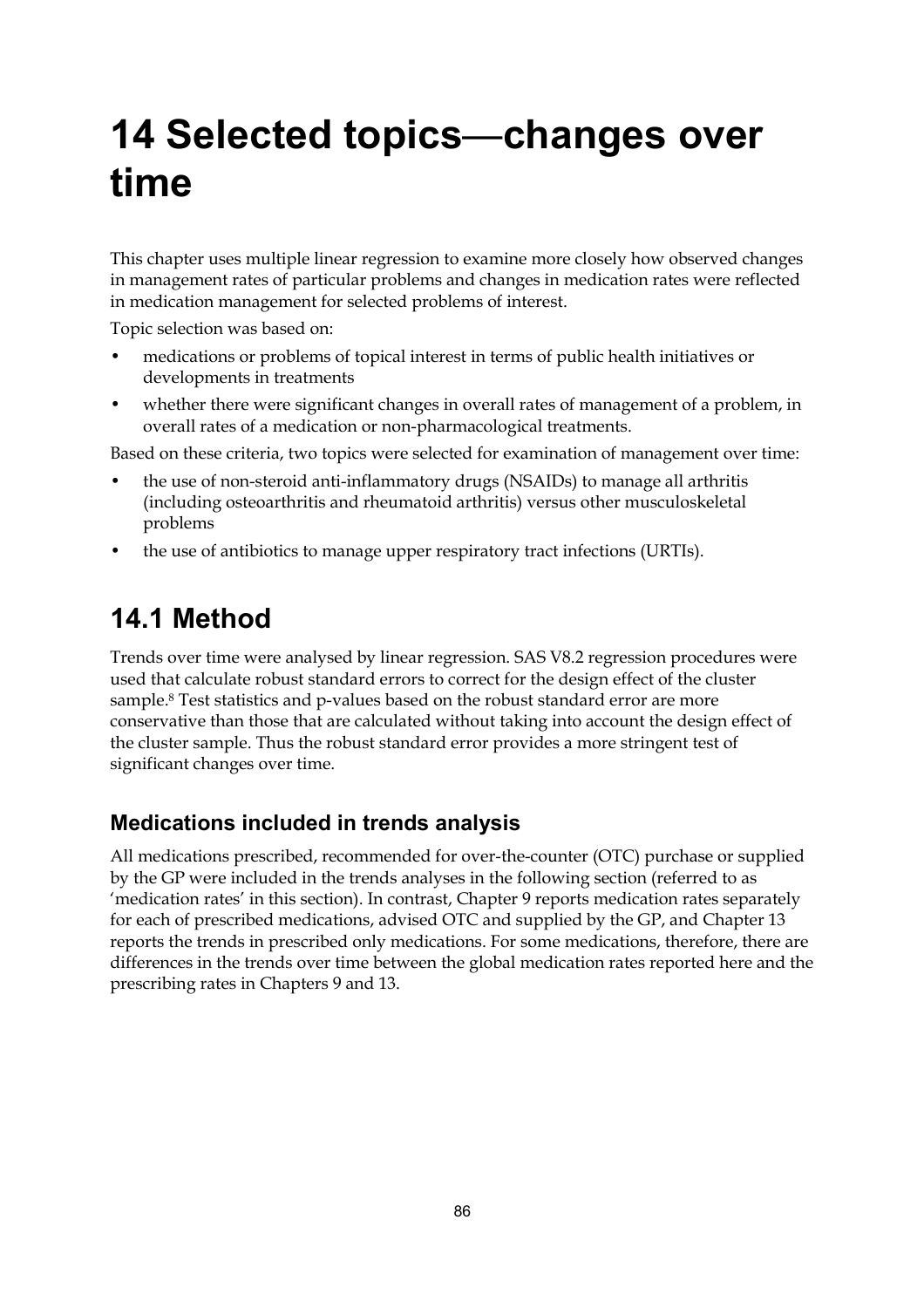# **Multiple linear regression of medication rates adjusting for problems**

For special topics of interest, multiple linear regression was used to assess changes in selected medication rates over time, after adjusting for the main problems of interest related to that medication.

By adjusting for the problem of interest, it is possible to detect whether:

- there has been a change over time in the medication management for the problem of interest (e.g. Has there been a decrease over the five years in the overall medication rate of antibiotics for URTI?); or
- the observed change in medication rate is explained by a commensurate change in rates of management of the problems for which this medication is prescribed. This would mean there had been no change in medication management for that problem over the five years of the study, and that the observed change in medication rates are due to the change in management rates of the selected problem(s).

The outcome variable for each multiple regression model was medication rate, including prescribed, advised and supplied (per 100 problem contacts). The predictors were problem managed and time. Patient age and sex were included as potential confounders of the effect of time and morbidity on medication rates.

'Time by problem' interaction terms were entered into the multiple regression models to test whether changes in medication rates over time differed for specific problems of interest. For example, for NSAIDs two interaction terms 'time X arthritis' and 'time X other musculoskeletal problems' were used to test whether any changes in NSAID rates over time was more pronounced for the management of arthritis problems relative to other musculoskeletal problems.

# **14.2 Non-steroid anti-inflammatory drugs and the management of arthritis and other musculoskeletal problems**

### **Changes over time**

NSAIDs were defined as the medications grouped in the ATC code M01A. For analysis, the NSAIDs were further subdivided into Cox-2 inhibitors (ATC subgroup M01A H) and all other NSAIDs.

Musculoskeletal problems (ICPC chapter 'L') were divided into all arthritis problems (rheumatoid arthritis, osteoarthritis and unspecified arthritis) versus all other musculoskeletal problems. These broad problem categories were derived from the recommended indications for the use of Cox-2 inhibitors<sup>31</sup> and the problems for which NSAIDs were most often prescribed. The medication rate of NSAIDs for arthritis problems was compared with the medication rate for other musculoskeletal problems. Multiple regression was used to examine trends over time in the medication rate of NSAID for arthritis, other musculoskeletal problems and all other problems.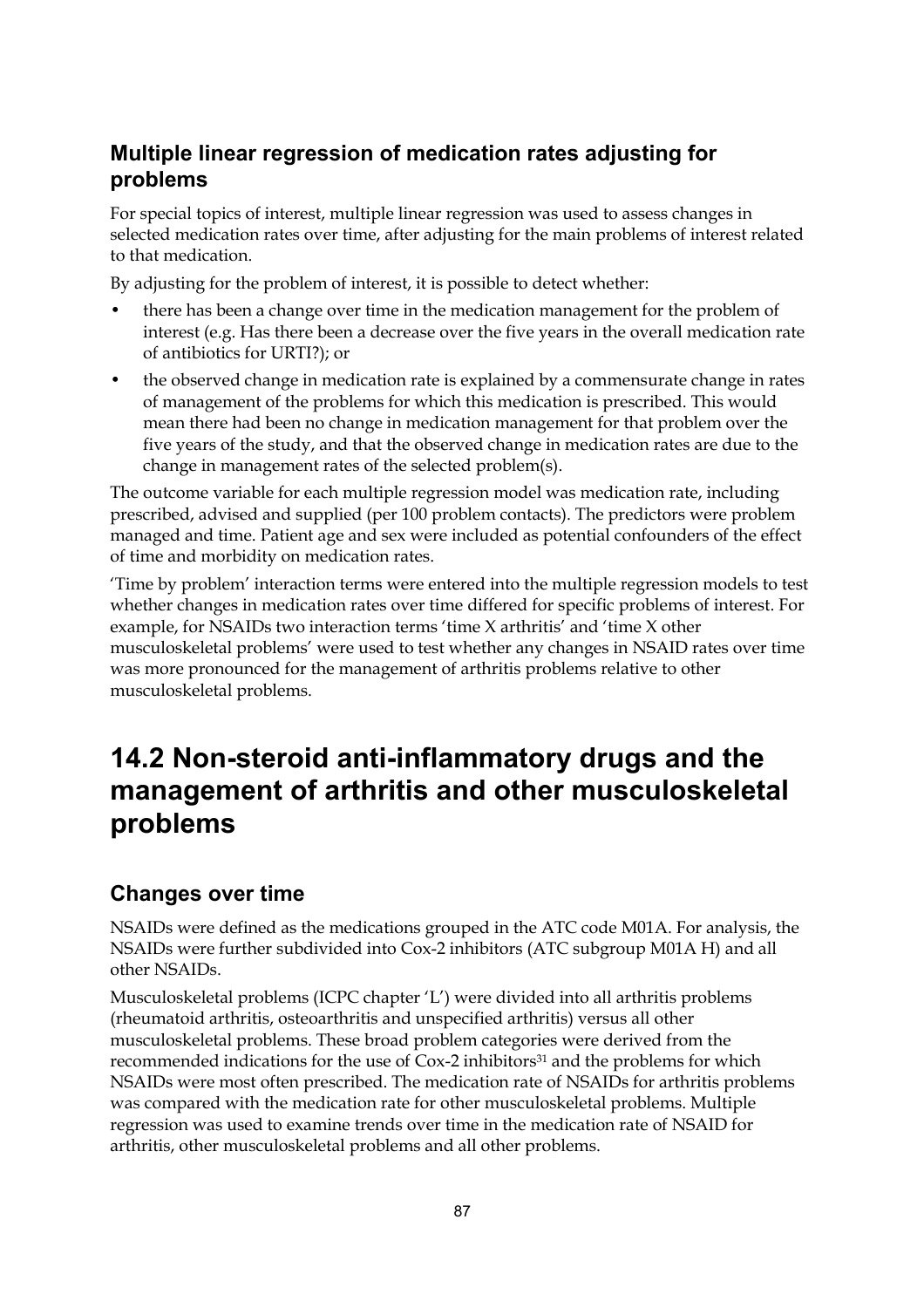Figure 14.1 shows the medication rate of NSAIDs per 100 encounters unadjusted for problem type. There was an increase in NSAIDs observed between 1999-00 and 2000–01, which levelled off in 2001–02 and 2002–03. Specifically, the rate of Cox-2 inhibitors prescribed/supplied increased significantly in the period 1999–00 to 2001–02 with no further increase in 2002–03. The rate of the other NSAIDs declined from 1999–00 to 2001–02 with rates levelling off in 2002–03.



Figure 14.1 includes all NSAID medications prescribed, supplied or advised by the GP at the encounter. Table A4.9 in Appendix 4 indicates that when only prescribed medications were included there was a decrease in prescribed NSAIDs in 2002–03 relative to the previous two years. However, although non-Cox-2 inhibitors declined overall, there was an increase in the OTC rate of ibuprofen (Table A4.12 Appendix 4). The increase in NSAID OTC rates may account for the observed decline in NSAID *prescribing* over the last year, while the overall NSAID *medication* rate remained constant.

The rate of all NSAIDs prescribed, advised or supplied specifically for arthritis problems increased from around 38 medications per 100 arthritis problems in 1999–00 to 54 per 100 arthritis problems in 2000–01, with rates of medications prescribed, advised or supplied dropping slightly in 2002–03 to 50 medications per 100 arthritis problems (Figure 14.2). The increase was due to an increase in the rate of Cox–2 inhibitors from 4 per 100 arthritis problems in 1999–00 to 34 per 100 arthritis problems in 2001–02, with a slight decrease to 31 per 100 problems in 2002–03. At the same time, the rate of other NSAIDs prescribed, advised or supplied decreased from 35 per 100 arthritis problems in 1999–00 to 18 per 100 in 2001–02. This changing pattern of medication management indicates that the increase in Cox–2 inhibitors was largely responsible for an overall increase in the total NSAID medication rate for arthritis problems. The decrease in other NSAIDs indicates that there has been considerable substitution of Cox-2 inhibitors for other NSAIDs. However, the 2002–03 figures indicate that the medication rates for arthritis, including Cox-2 inhibitors have now stabilised at a new level.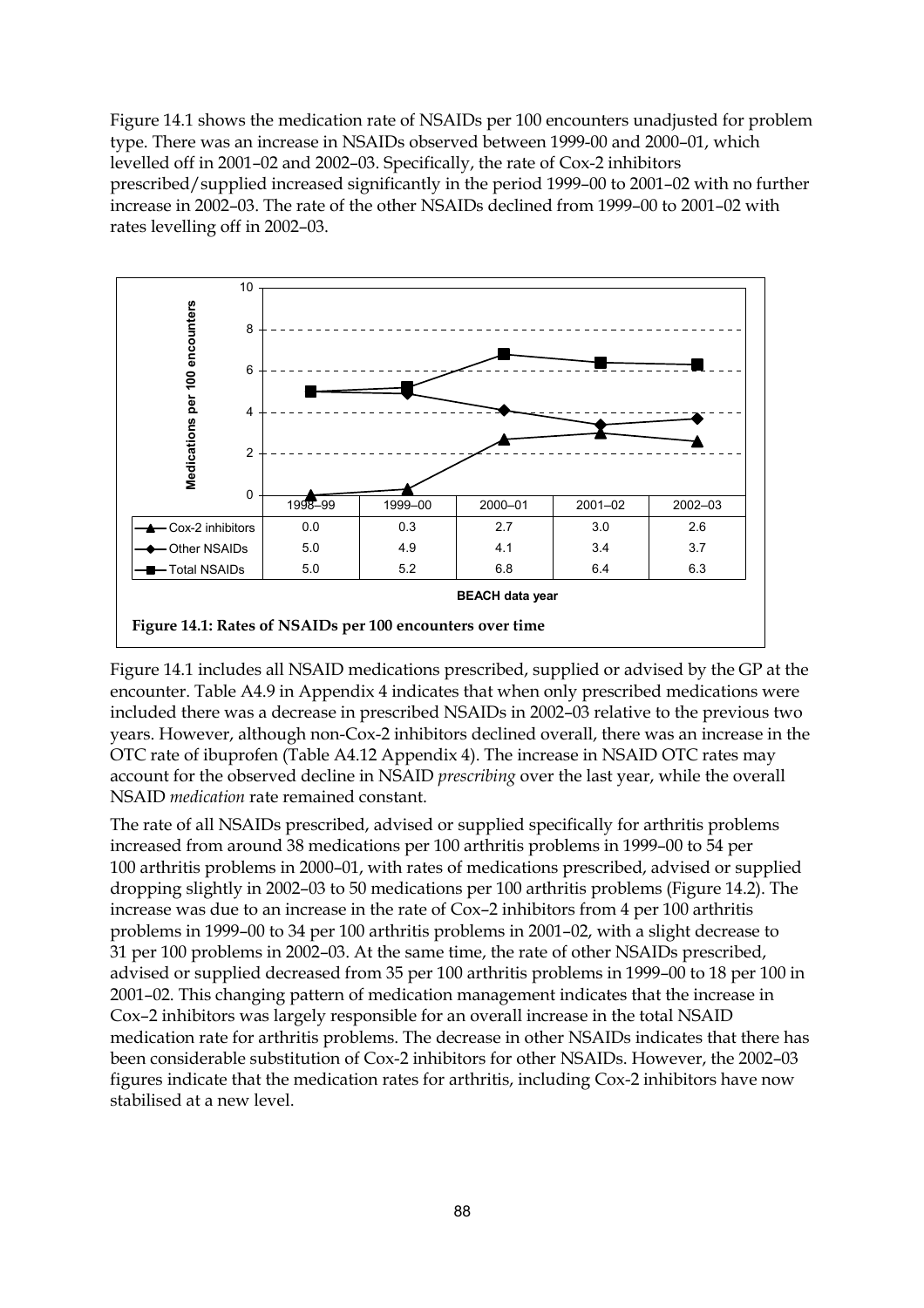

(a) Includes multiple ICPC-2 codes for osteoarthritis and arthritis (see Appendix 3) and rheumatoid arthritis (ICPC-2 rubric L88).

The medication rate of NSAIDs for musculoskeletal problems other than arthritis rose over the period 1999–00 to 2000–01, with no further increase in 2001–02 or 2002–03 (Figure 14.3). The medication rate of Cox-2 inhibitors for other musculoskeletal problems continued to increase in 2001–02, while the rate of all other NSAIDs decreased. These rates appeared to have stabilised over the most recent data period.

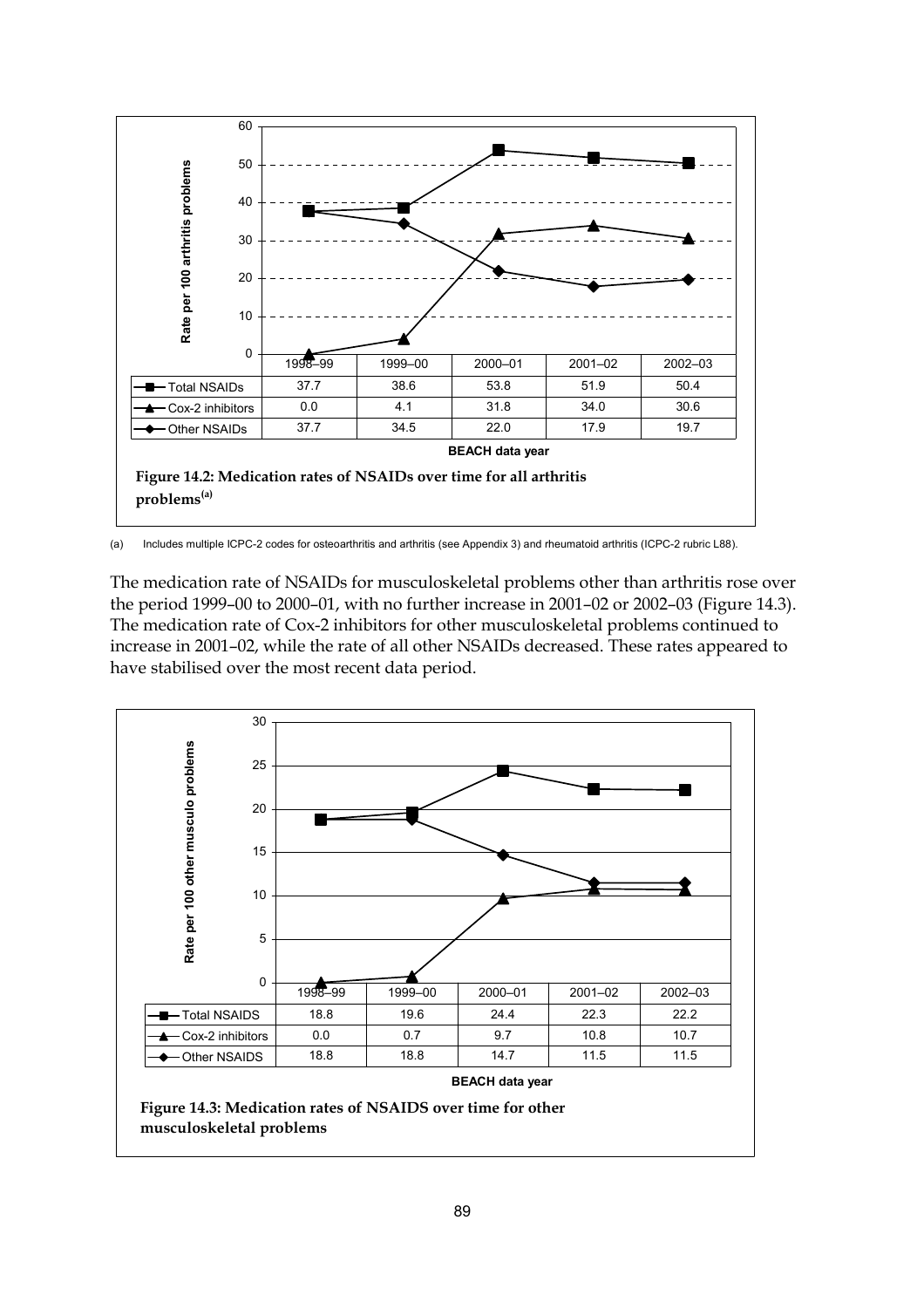#### **Multiple regression**

#### **All NSAIDs**

Multiple regression, with the medication rate of total NSAIDs as the outcome, found a significant time by problem interaction for the medication rate of total NSAIDs ( $p$ <0.0001). This interaction indicates that since 1999–00 the increase in the medication rate of total NSAIDs has been more pronounced for arthritis problems than for other musculoskeletal problems.

#### **Cox-2 inhibitors**

Multiple regression, with the medication rate of Cox-2 inhibitors as the outcome, found a significant time by problem interaction for the medication rate of Cox-2 inhibitors (p<0.0001). This interaction indicates that the rate of prescribing of Cox-2 inhibitors from 1999–00 to 2002–03 was more pronounced for arthritis problems than for other musculoskeletal problems.

#### **Other NSAIDs (not Cox-2 inhibitors)**

Multiple regression, with the rate of NSAIDs other than Cox-2 inhibitors as the outcome, found a significant time by problem interaction (p<0.0001). This interaction indicates that, from 1999–00 to 2002–03, the decrease in the medication rate of other NSAIDs, was more pronounced for arthritis problems relative to other musculoskeletal problems.

### **Conclusion**

From 1999–00 to 2000–01, there was a marked increase in the medication rate for total NSAIDs for both arthritis problems and other musculoskeletal problems, an increase which was entirely explained by an increase in the medication rate of Cox-2 inhibitors. There is evidence that, over the period, Cox-2 inhibitors were substituted for other NSAIDs for both arthritis problems and other musculoskeletal problems. In 2002–03 around 30% of arthritis problems and around 10% of other muskuloskelatal problems resulted in a Cox-2 inhibitor being supplied or prescribed at the encounter. However, the increase in the prescribing rate of total NSAIDs, the uptake of Cox-2 inhibitors and the discarding of other NSAIDs was significantly more pronounced for arthritis problems relative to other musculoskeletal problems. The pattern of medication rates of NSAIDs for both arthritis and other musculoskeletal problems appears to have settled in the last two years.

# **Current status of arthritis**

Figure 14.4 is a flow chart summarising the management of arthritis in 2002–03.

#### *Patients*

The majority of patients at arthritis encounters were female, and more than 90% were aged 45 years and over.

**Patient reasons for encounter**: Though musculoskeletal problems were the most common reasons for encounter, a large proportion of patients requested prescriptions or tests results as a reason for encounter.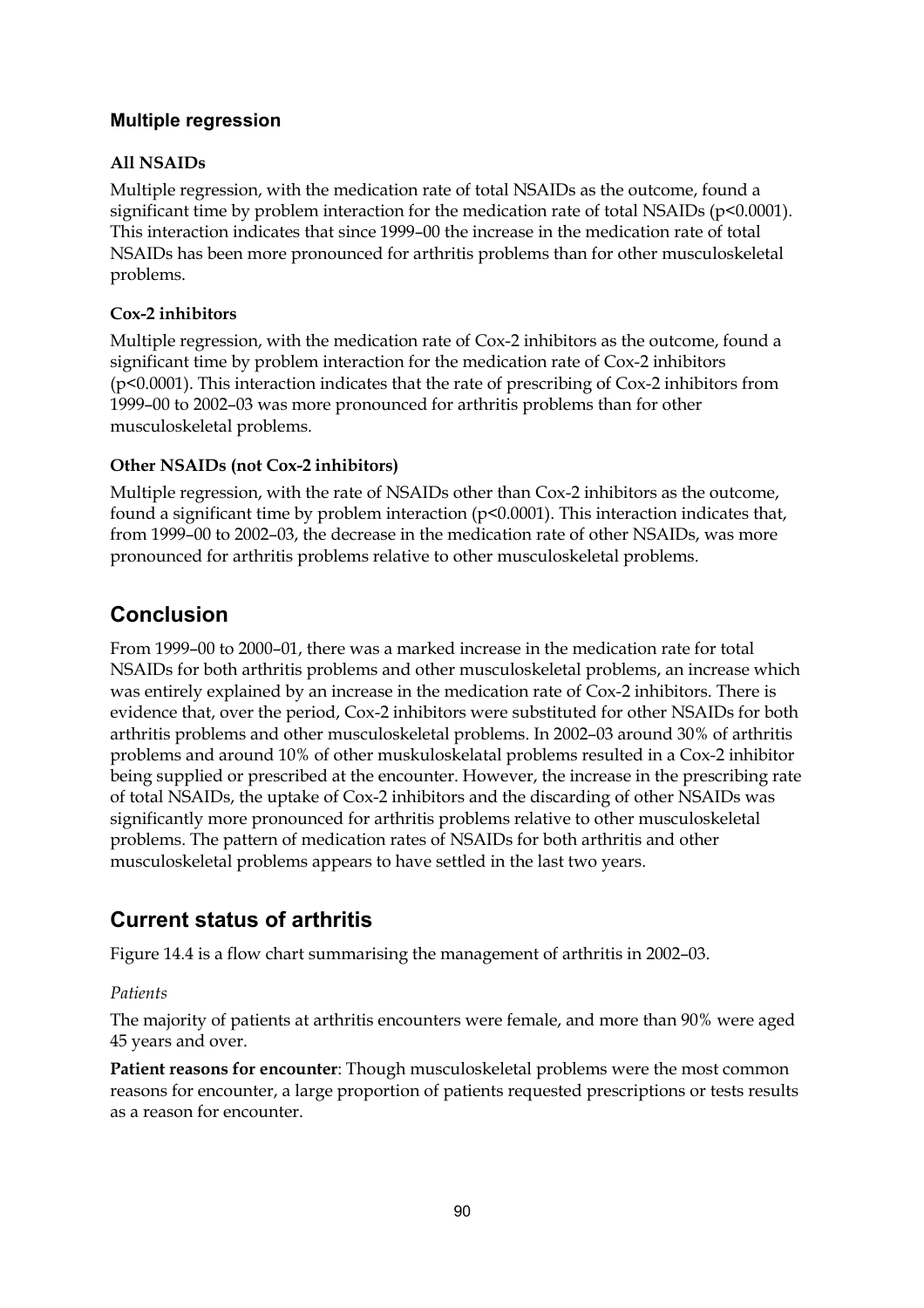#### *Other problems managed*

There were 92.8 other problems managed per 100 arthritis encounters. Hypertension, lipid disorder, diabetes and depression were managed at arthritis encounters more frequently than average for all BEACH encounters. The older age of patients at arthritis encounters probably accounts for the higher rates of other chronic disorders managed at the encounter.

#### *Management*

**Medication**: Medication rates for arthritis were high at 94.7 medications per 100 problems (3,468/3,644). Taken together, the Cox-2 inhibitors were the most common medications prescribed or advised for arthritis, followed by paracetamol.

**Non-pharmacological treatments**: The number of non-pharmacological treatments for arthritis was relatively low; the most common were advice or education, followed by physical medicine/rehabilitation, and local injection/infiltration.

**Tests and referrals**: Pathology tests were ordered at a rate of 18.8 per 100 arthritis problems, imaging at 13.9 per 100 problems and referrals were made at a rate of 10.0 per 100 problems. The most common pathology tests were for chemistry and haematology. Nearly all imaging ordered for arthritis involved diagnostic radiology, and the most common referral was to an orthopaedic surgeon.



**Figure 14.4: Inter-relationship of arthritis with other variables**

(a) Expressed as rates per 100 encounters at which arthritis was managed (*n*=3,636).

(b) Expressed as rates per 100 problems at which arthritis was managed (*n*=3,664).

Includes multiple ICPC–2 or ICPC–2 PLUS codes (see Appendix 3).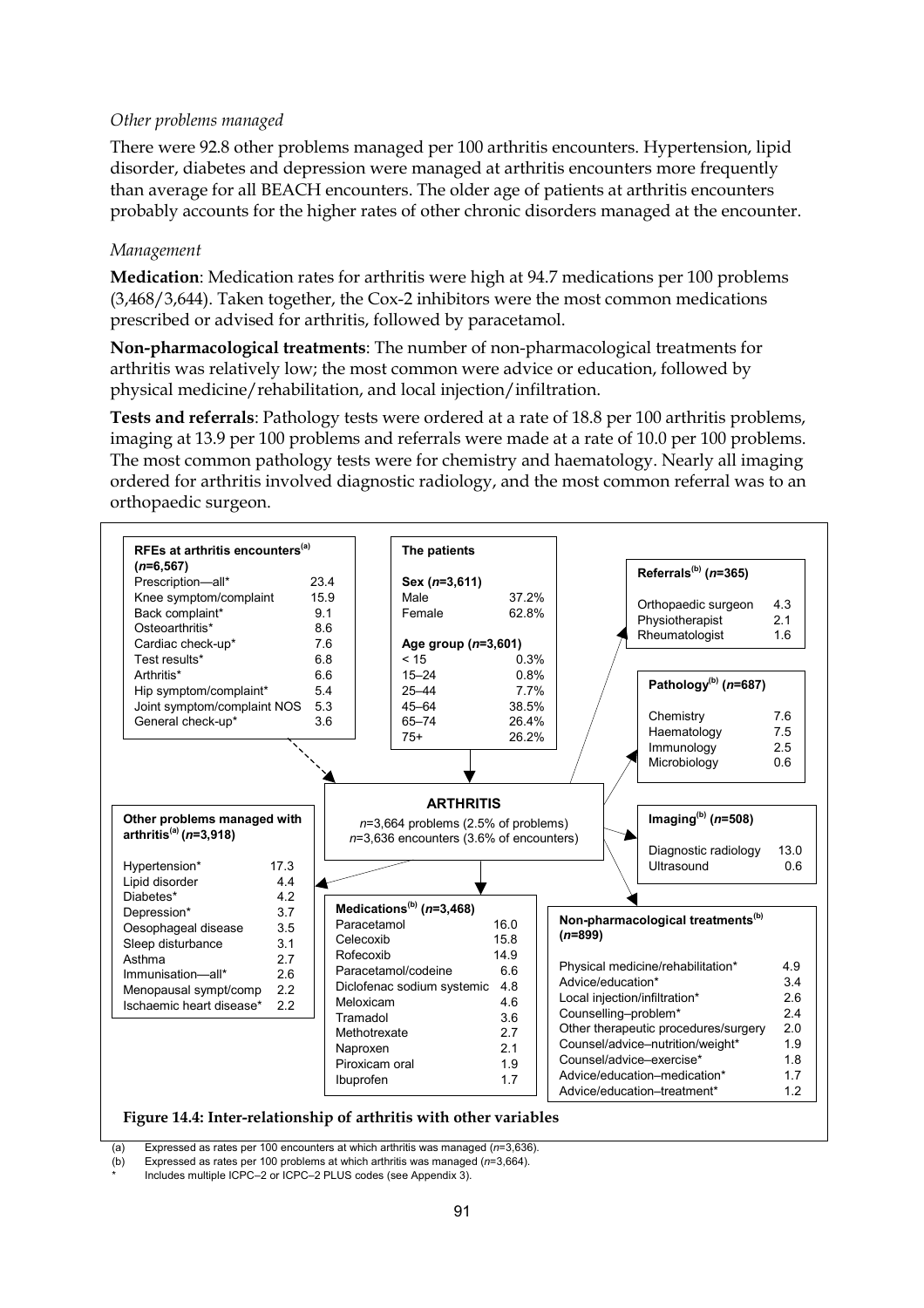# **14.3 Antibiotics and the management of acute upper respiratory tract infection**

### **Changes over time**

Antibiotics were defined as the medications grouped in ATC code J01. Antibiotics were further subdivided into broad-spectrum penicillin, including combinations (ATC codes J01CA, J01CR), cephalosporin (J01DA), and other antibiotics (the balance of J01). Acute upper respiratory tract infection (URTI) was selected on the ICPC-2 rubric R74.

There has been no change over time in the management rate of URTI (see Figure 14.5), which has been constant at around 6 to 7 problems per 100 encounters.



As described in Chapter 13, Section 13.3, there was a significant decrease in antibiotic medication rates per 100 encounters over time. A more detailed investigation of this decrease for particular classes of antibiotics, showed there was a significant decrease in medication rates of cephalosporins but no decrease in the medication rates of broad-spectrum penicillins (Figure 14.6).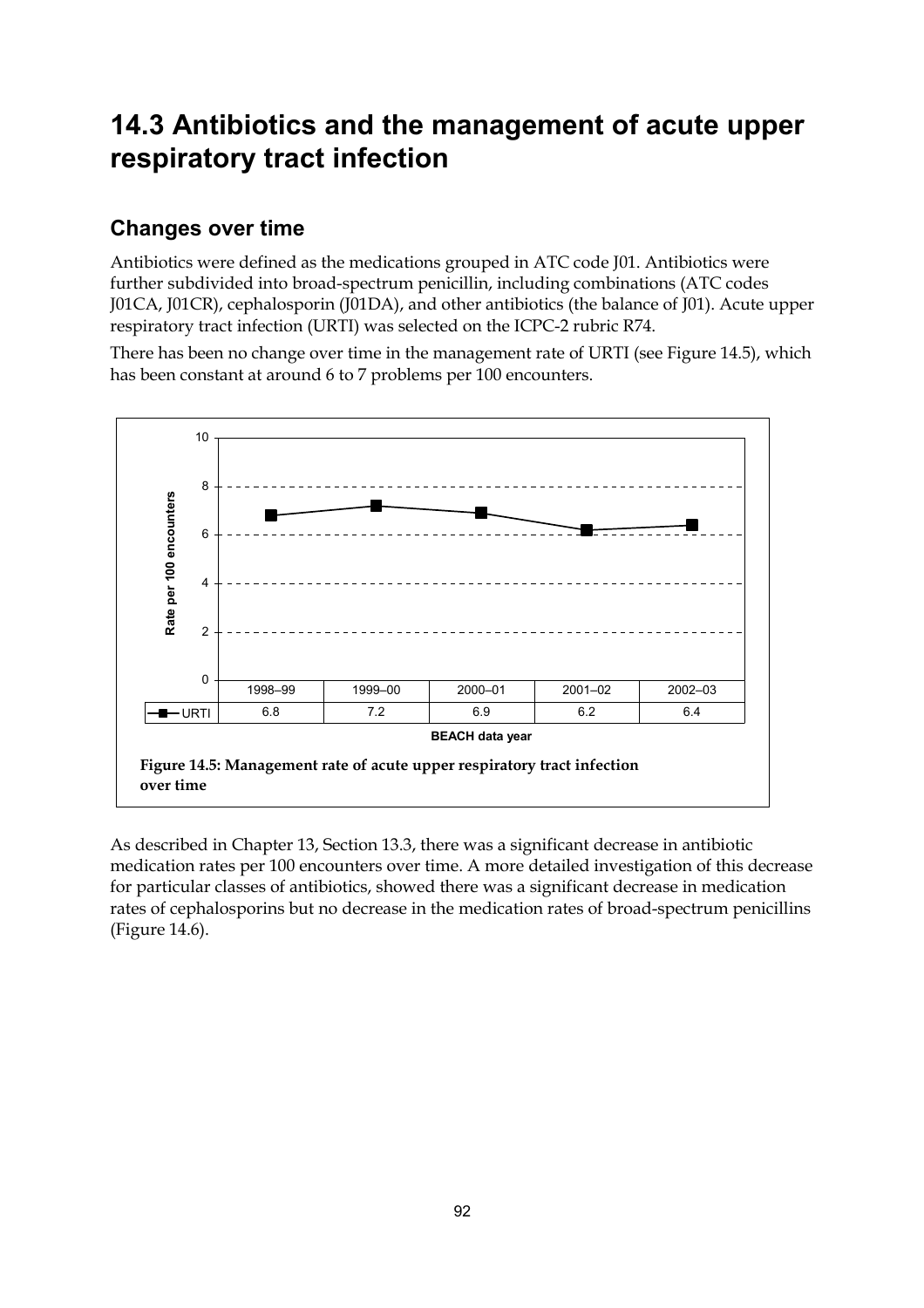



**problems**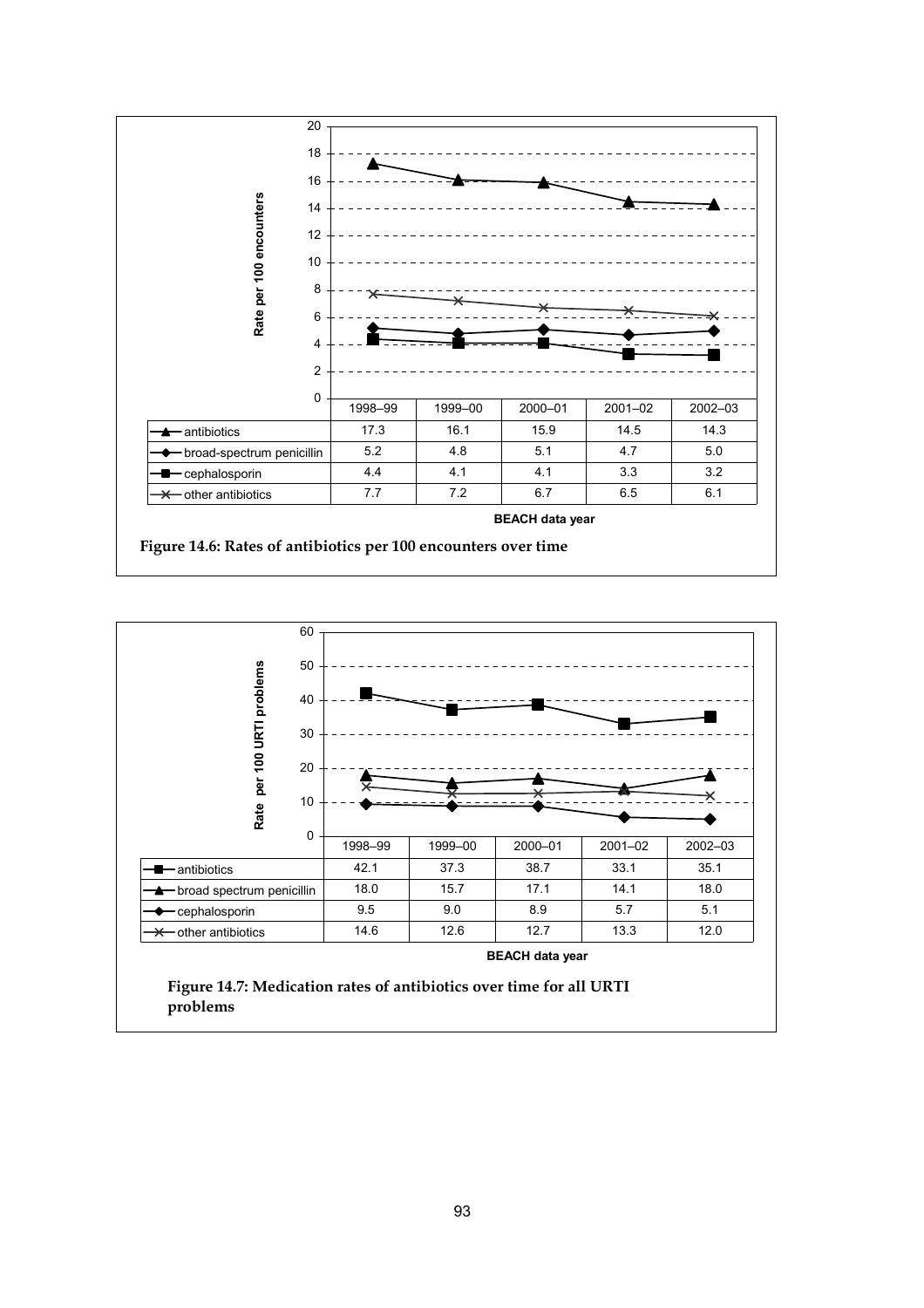#### **Multiple regression**

As shown in Figure 14.7, after adjusting for URTI management, there has been a significant decrease over time in the overall rate of antibiotics prescribed or supplied for URTI (p=0.0005), which was reflected in a decrease in cephalosporins (p<0.0001). There was no change over the five year period in the rate of broad-spectrum penicillin prescribed or supplied for URTI.

The decrease seen in the medication rate for antibiotics, however, was not confined to URTI problems. URTI accounted for around 16% of antibiotics prescribed or supplied each year and accounted for 20% of the decrease in antibiotics over time.

## **Conclusion**

There has been a general reduction in total antibiotics prescribed or supplied over the five year period, mainly explained by a decrease in antibiotics other than broad-spectrum penicillins, however, this decrease appears to have plateaued in 2002–03. There has been a decrease in antibiotic rates for URTI problems, except for broad spectrum penicillin which returned to the 1998–99 level in 2002–03. It appears that antibiotic medication rates have been reduced across a range of problems, including URTI.

## **Current status of acute upper respiratory infection (URTI)**

Figure 14.8 is a flow chart summarising the management of upper respiratory tract infection in 2002–03.

#### *Patients*

More than half of patients at URTI encounters were female (54.5%), and just over half (52.4%) were less than 25 years old.

**Reasons for encounter:** The overwhelming reasons for encounter were cough, throat symptoms and acute upper respiratory symptoms, indicating that URTI symptoms were the specific reason for the encounter.

#### *Other problems managed*

The management rate of other problems was relatively low—35.6 other problems per 100 URTI encounters. After hypertension, asthma was the second most common other problem managed at URTI encounters. The low rate of other problems is explained by the younger age of patients. Because of the acute nature of URTI problems, the patient is likely to attend the encounter specifically and exclusively to deal with the URTI.

#### *Management*

**Medications:** There were 5,892 medications for URTI, a rate of 91.3 medications per 100 URTI problems. There were 23.5 paracetamol medications prescribed, supplied or advised per 100 URTI problems. Amoxicyllin and roxithromycin were the most common antibiotics prescribed for URTI.

**Non-pharmacological treatments:** The most common non-pharmacological treatments were advice and education.

**Tests and referrals:** There were very few other tests or referrals for URTI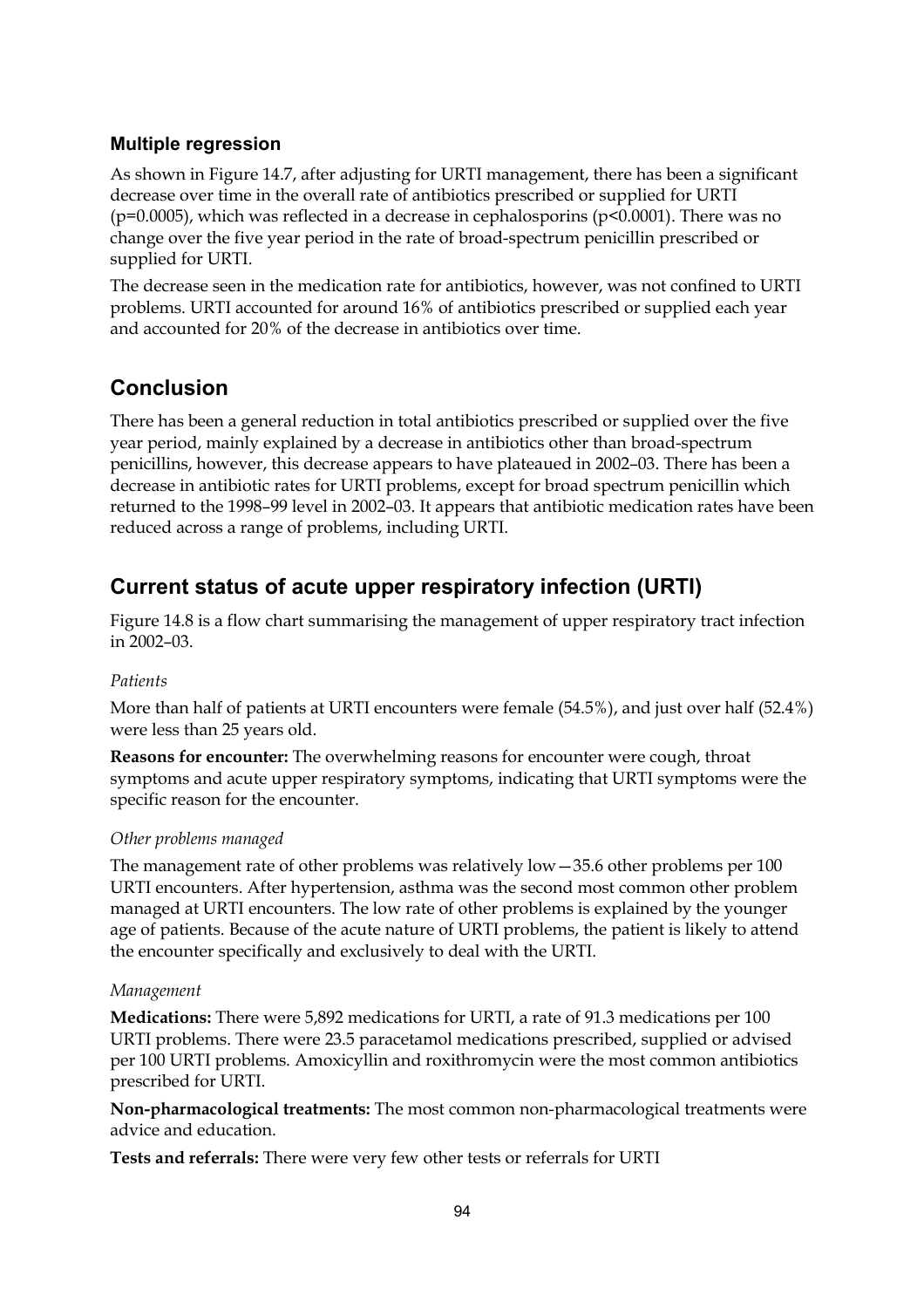

#### **Figure 14.8: Inter-relationship of upper respiratory tract infections with other variables**

(a) Expressed as rates per 100 encounters at which URTI was managed (*n*=6,451).

(b) Expressed as rates per 100 problems at which URTI was managed (*n*=6,449).

Includes multiple ICPC–2 or ICPC–2 PLUS codes (see Appendix 3).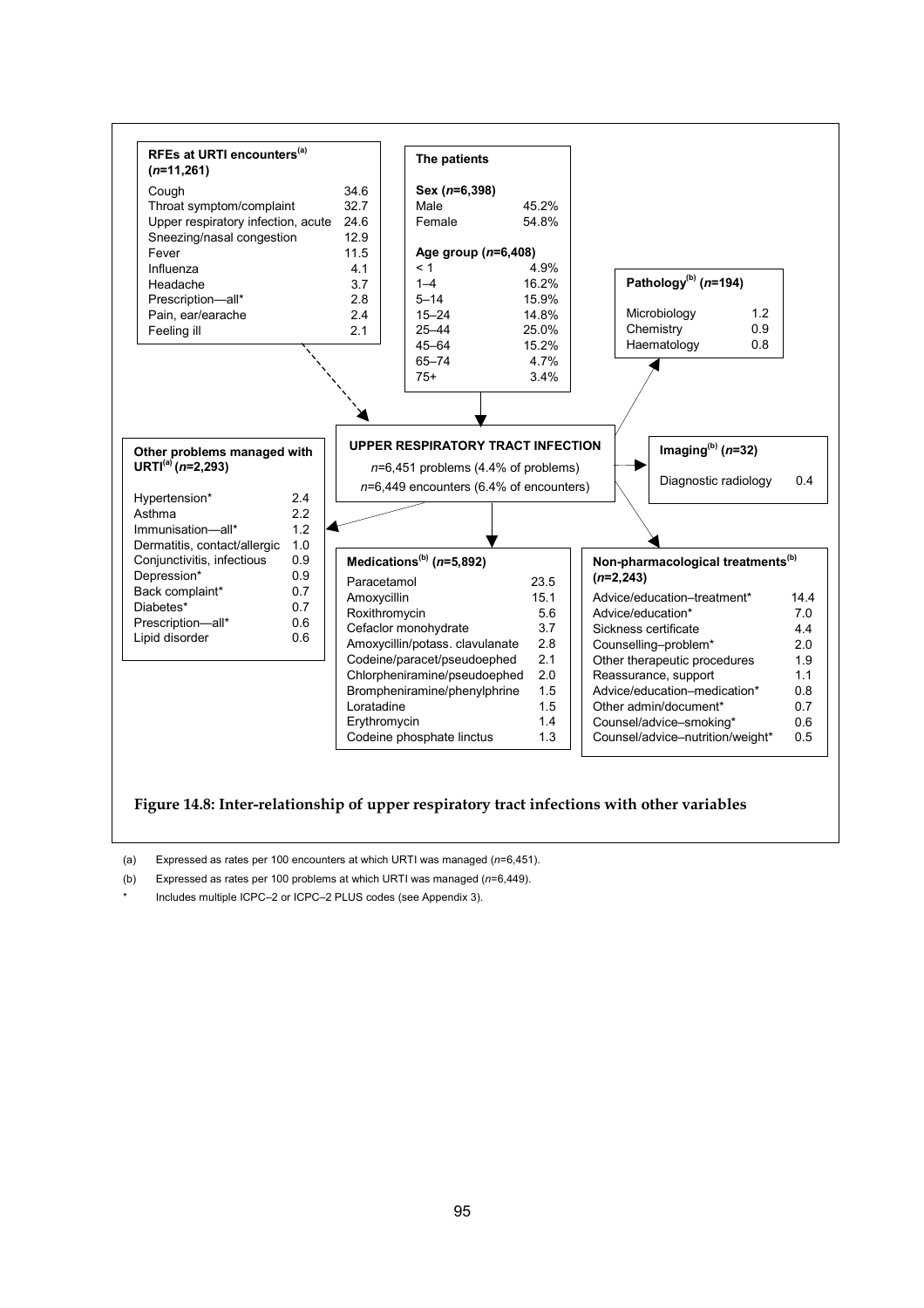# **15 Patient risk factors**

# **15.1 Background**

General practice is commonly identified as a significant intervention point for healthcare and health promotion because general practitioners have considerable exposure to the health of the population. Approximately 85% of the population visited a GP in 2002 (personal communication, GP Branch, Australian Department of Health and Ageing DoHA). Therefore, general practice appears to provide a suitable basis from which to monitor many aspects of the health of the population.

Since April 1998 when BEACH began, a section on the bottom of each encounter form has been allocated to investigate aspects of patient health or healthcare delivery not covered by general practice consultation-based information. These additional substudies are referred to as SAND (Supplementary Analysis of Nominated Data). Organisations supporting the BEACH program have access to a subsample of 6,000 encounter forms per year in which to insert a series of questions (or two sets of questions at 3,000 encounters each) on a subject of their choice.

# **15.2 Methods**

The fifth annual BEACH data collection period was divided into ten blocks of 5 weeks. Each block included data from 100 GPs, with 20 GPs recording per week. The recording pads of 100 forms were divided into three sections (40 A forms, 30 B forms and 30 C forms). Form A topics remained constant over the ten blocks, while Form B and Form C topics changed from block to block. The order of SAND sections in the GP recording pack was rotated, so that the 40 A forms may appear first, second or third in the pad. Rotation of ordering of the components ensured there was no order effect on the quality of the information collected.

Form A contains questions about patient risk factors, including self-reported height and weight (for calculation of body mass index, BMI), alcohol consumption and smoking status.

The population risk factor questions for alcohol consumption, BMI and smoking status will remain constant in future years, and results are reported in each annual report. Abstracts of results for other topics covered in SAND are available on the Family Medicine Research Centre web site (http://www.fmrc.org.au/beach-pubs.htm#6).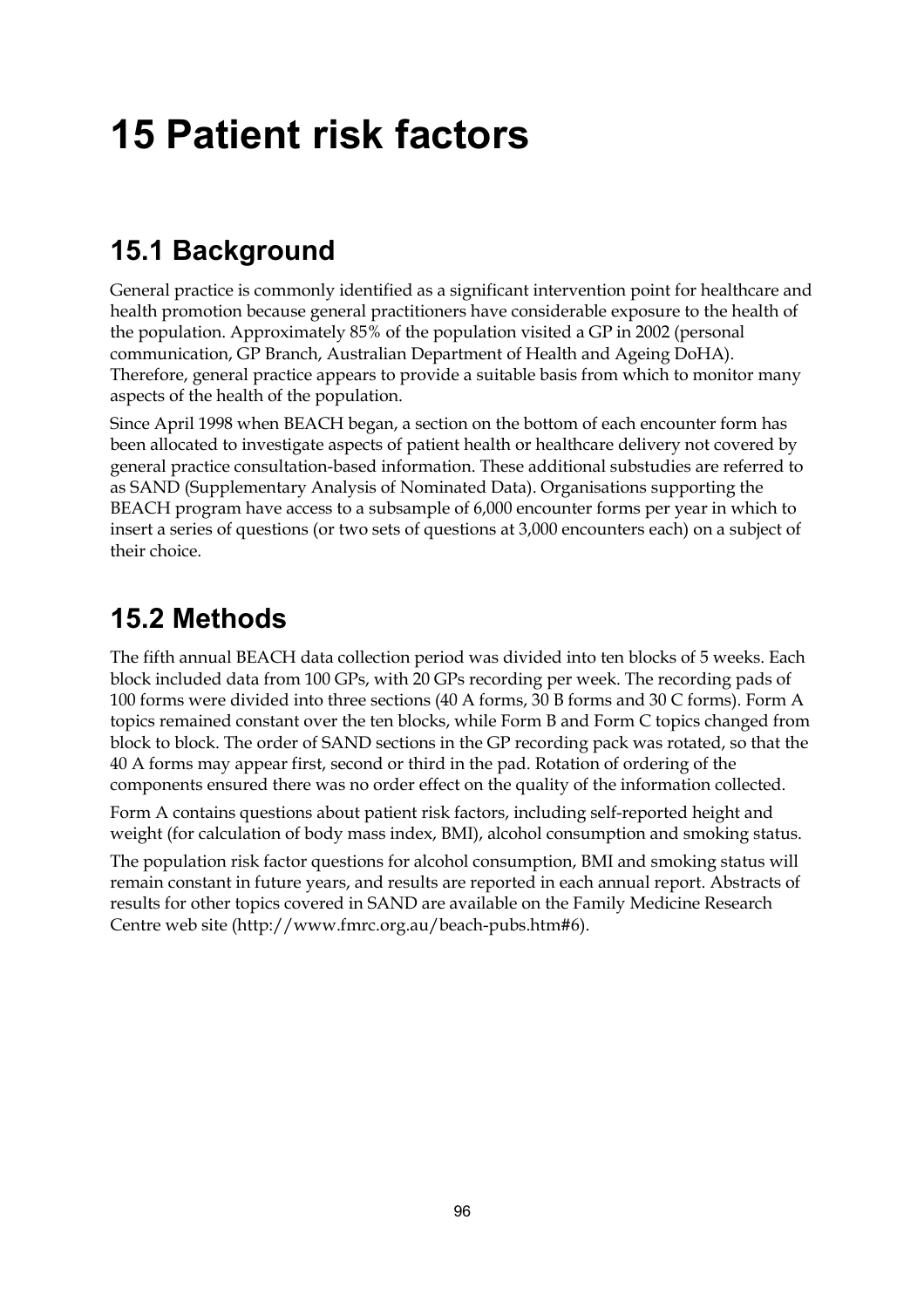# **15.3 Body mass index**

Overweight and obesity have been estimated to account for more than 4% of the total burden of disease in Australia.32 The 1999–2000 Australian diabetes, obesity and lifestyle study (AusDiab) estimated that 60% of Australians aged over 25 years were overweight or obese (BMI >25). Men were more likely to be overweight or obese than women (67% compared with 52%).33

The BMI for an individual is calculated by dividing weight (kilograms) by height (metres) squared. A person with a BMI less than 20 is considered underweight, 20–24 is normal, 25–29 overweight, and more than 30 is considered to be obese.

The GPs were instructed to ask the patients (or their carer in the case of children):

- What is your height in centimetres?
- What is your weight in kilograms?

Metric conversion tables (feet and inches; stones and pounds) were provided to the GP.

The standard BMI calculation described above is not appropriate in the case of children. Cole et al. have developed a method which calculates the age–sex-specific BMI cut-off levels for overweight and obesity specific to children.34 This method is based on international data from developed Western cultures and is therefore applicable within the Australian setting.

The BEACH data on BMI are presented separately for adults (aged 18 and over) and children. The standard BMI cut-offs have been applied for the adult population, and the method described by Cole et al. has been used for defining overweight and obesity in children (aged 2 to 17 years).34 There are three categories defined for childhood BMI; underweight/normal, overweight and obese.

### **Body mass index of adults**

BMI was calculated for 32,367 patients aged 18 years and over at encounters with 1,002 GPs. Overall, 54.7% of respondents were overweight or obese, 20.9% being defined as obese, and 33.8% were defined as overweight. A further 7.8% were underweight patients, and 37.6% were patients whose BMI was in the normal range (Table 15.1).

A significantly greater proportion of males were overweight or obese (61.4%; 95% CI: 60.3–62.5) than females (50.4%; 95% CI: 49.4–51.5). The proportion of patients considered overweight or obese was greatest for male patients aged 45–64 years (Figure 15.1). These results are consistent with those of the 1999–00 AusDiab study<sup>33</sup> and the results reported for BEACH 2000–016 and 2001–02.24

In the 18–24 year age group, 19.6% of women and 10.4% of men were considered underweight, as were 12.3% of women and 5.7% of men aged 75 years and over (Figure 15.2).

The BEACH results reported above are broadly consistent with the Australian Bureau of Statistics 2001 figures from the National Health Survey, of 58% overweight or obese.35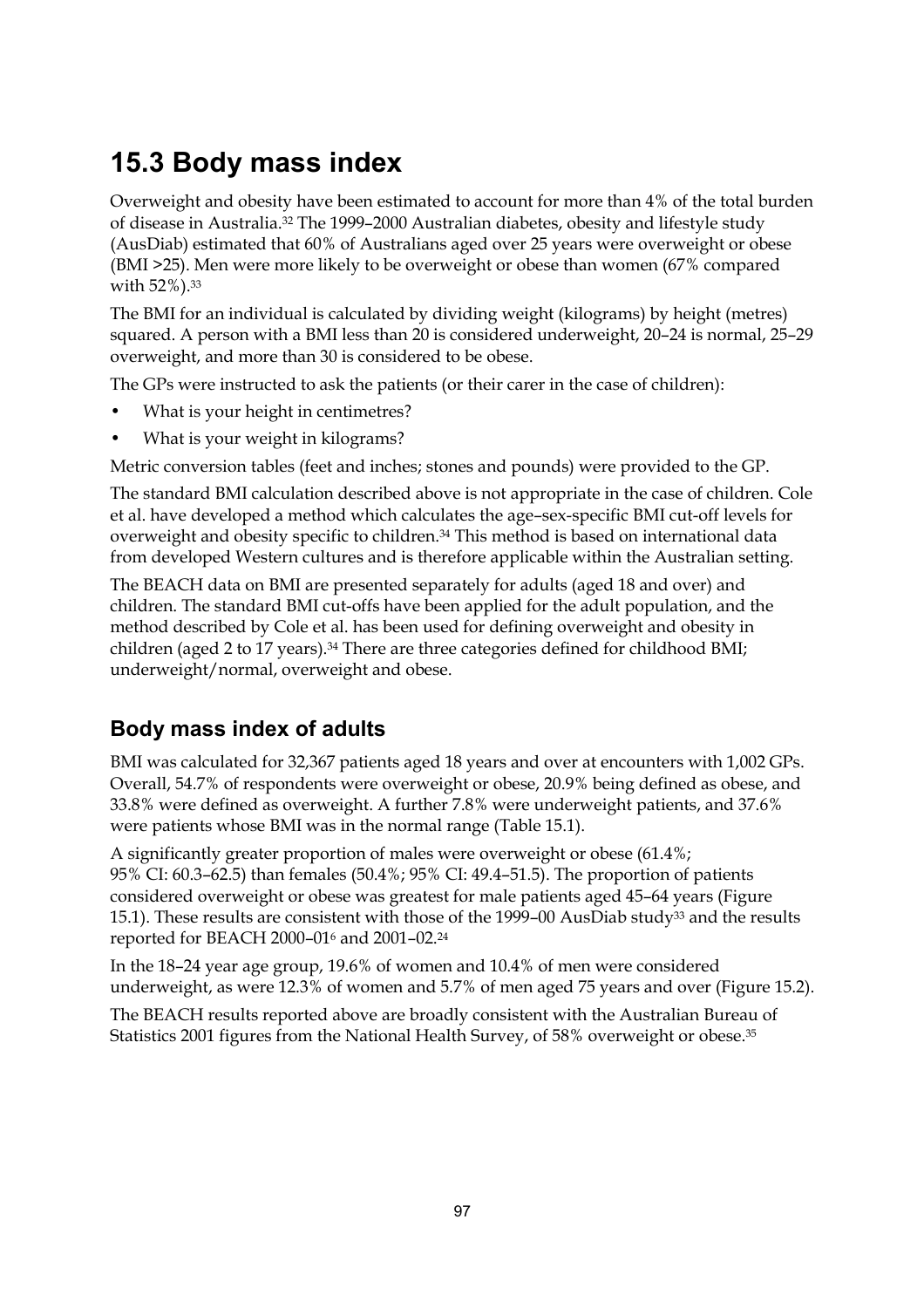|                  | Male <sup>(a)</sup> |                   |                   |          | Female <sup>(a)</sup> |                   | <b>Total respondents</b> |                   |            |
|------------------|---------------------|-------------------|-------------------|----------|-----------------------|-------------------|--------------------------|-------------------|------------|
| <b>BMI class</b> | Per cent            | 95%<br><b>LCL</b> | 95%<br><b>UCL</b> | Per cent | 95%<br><b>LCL</b>     | 95%<br><b>UCL</b> | Per cent                 | 95%<br><b>LCL</b> | 95%<br>UCL |
| Obese            | 19.9                | 19.1              | 20.8              | 21.5     | 20.7                  | 22.3              | 20.9                     | 20.2              | 21.5       |
| Overweight       | 41.5                | 40.5              | 42.4              | 29.0     | 28.2                  | 29.7              | 33.8                     | 33.2              | 34.5       |
| Normal           | 34.6                | 33.5              | 35.6              | 39.5     | 38.5                  | 40.4              | 37.6                     | 36.8              | 38.3       |
| Underweight      | 4.0                 | 3.2               | 4.8               | 10.1     | 9.5                   | 10.7              | 7.8                      | 7.3               | 8.2        |
| Total $(n, %)$   | 12.450              | 100.0             |                   | 19,670   | 100.0                 |                   | 32,367                   | 100.0             |            |

**Table 15.1: Patient body mass index (aged 18+ years)**

(a) Patient sex was unknown for 247 respondents.

*Note:* LCL—lower confidence limit; UCL—upper confidence limit.

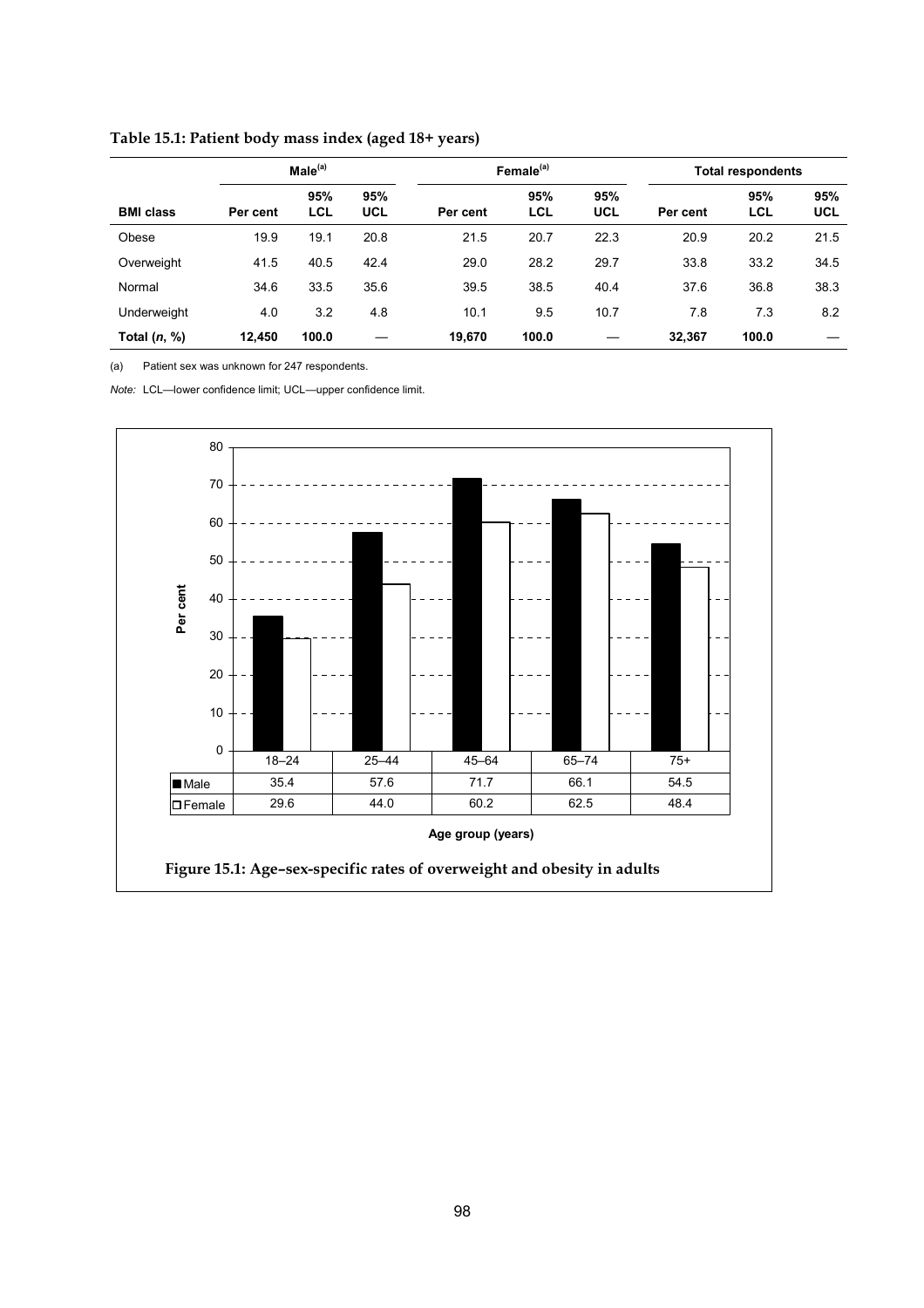

### **Body mass index of children**

BMI was calculated for 3,579 patients aged between 2 and 17 years at encounters with 857 GPs. About one-third of all children aged 2 to 17 (32.1%; 95% CI: 30.1–34.2) were considered overweight or obese. Of these, 33.7% (95% CI: 30.4–37.0) were male and 31.1% (95% CI: 28.2–34.0) were female. Overall, 14.1% (95% CI: 11.4–16.8) of children were considered obese, and a further 18.1% (95% CI: 16.3–19.8) were defined as overweight (results not shown).

Being overweight or obese was most likely in the 9–12 age group (37.4%) and least likely in those aged 13–17 years (28.1%) (results not shown). Almost three-quarters of adolescent (13–17 years) females (73.3%; 95% CI: 70.6–75.9) were considered to be in the underweight/normal range, which was significantly higher than for females in this range in the 9–12 age group (65.7%; 95% CI: 61.1–70.2). A similar picture emerged for males. Male adolescents (13–17 years) were significantly more likely to be in the underweight/normal range than were males in the 9–12 age group (69.5% compared with 59.2%) (Figures 15.3 and 15.4).

It would have been interesting to compare underweight rates for pre-adolescent children (9–12 years) with those of adolescents (13–17 years). Unfortunately, we cannot identify children who are underweight from those in the normal weight range, as the method used defines cut-off levels for overweight and obesity only.34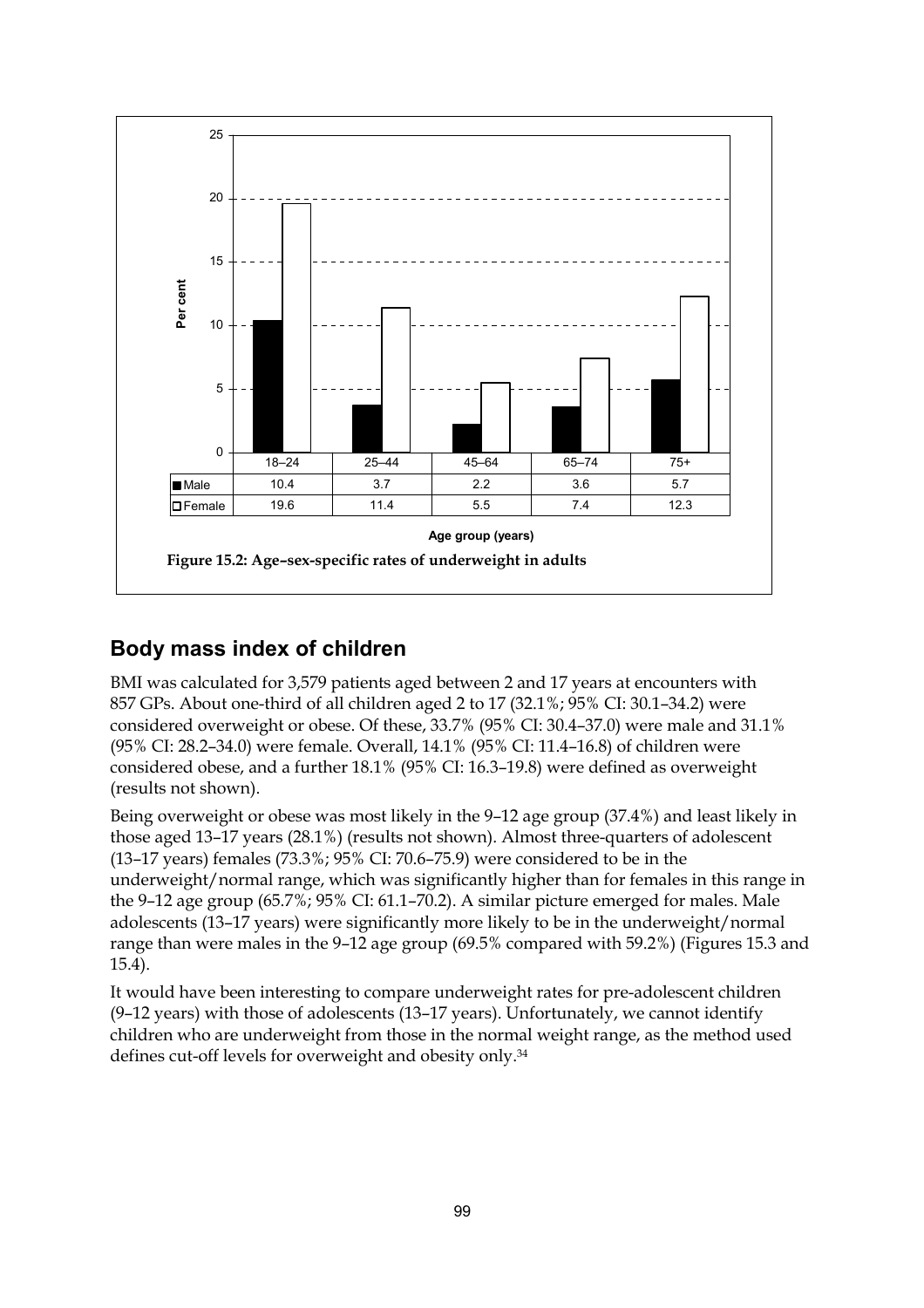

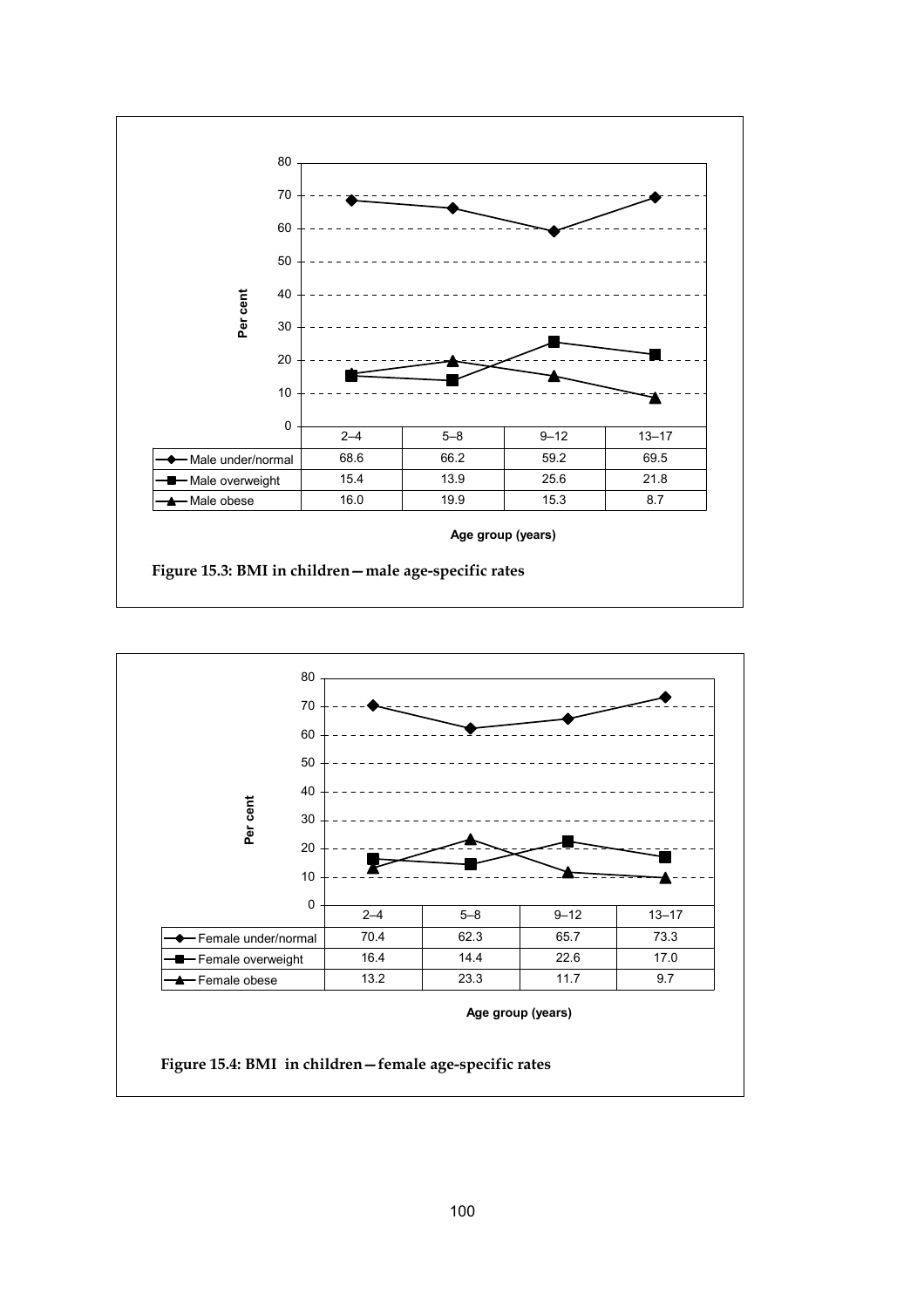# **15.4 Smoking**

Tobacco smoking is the leading cause of drug-related death and hospital separations in Australia.36 It has been identified as the risk factor associated with the greatest disease burden, accounting for 9.7% of the total burden of disease in Australian.32 According to the 2001 National Drug Strategy Household Survey, 19.5% of Australians aged 14 years and over smoked daily, 21.1% of males and 18.0% of females.<sup>37</sup>

As part of the current study, the GPs were instructed to ask the patients (18+ years):

• What best describes your smoking status? Smoke daily

Occasional smoker Previous smoker Never smoked

Respondents were limited to adults aged 18 years and over because there are ethical concerns about approaching this younger patient group to ask for information on smoking and alcohol consumption for survey purposes. In addition, the reliability of this information from patients aged 14–17 years may be compromised if a parent is present at the consultation.

The smoking status of 32,651 adult patients aged 18 years and over was established at encounters with 1,001 GPs. Overall, 17.2% of adult patients were daily smokers, 4.1% were occasional smokers, and 27.2% were previous smokers. Significantly more male patients than female patients reported being daily smokers (20.4% compared with 15.2%) (Table 15.2).

It is notable that the prevalence of daily smoking is highest among younger adult patients (aged 18–24), with 27.6% of young male and 23.7% of young female patients reporting daily smoking. The proportion of smokers decreased with age; only 4.3% of both male and female patients aged 75 years and over reported daily smoking (Figures 15.5 and 15.6). However, 60.0% of male and 24.3% of female patients aged 75 years and over stated they were previous smokers.

|                       | Male <sup>(a)</sup> |                   |                   |          | Female <sup>(a)</sup> |                   | <b>Total respondents</b> |                   |                   |
|-----------------------|---------------------|-------------------|-------------------|----------|-----------------------|-------------------|--------------------------|-------------------|-------------------|
| <b>Smoking status</b> | Per cent            | 95%<br><b>LCL</b> | 95%<br><b>UCL</b> | Per cent | 95%<br><b>LCL</b>     | 95%<br><b>UCL</b> | Per cent                 | 95%<br><b>LCL</b> | 95%<br><b>UCL</b> |
| Daily                 | 20.4                | 19.4              | 21.4              | 15.2     | 14.4                  | 15.9              | 17.2                     | 16.5              | 17.9              |
| Occasional            | 4.5                 | 3.4               | 5.6               | 3.9      | 3.2                   | 4.6               | 4.1                      | 3.6               | 4.6               |
| Previous              | 36.4                | 35.2              | 37.5              | 21.5     | 20.7                  | 22.3              | 27.2                     | 26.5              | 28.0              |
| Never                 | 38.7                | 37.5              | 40.0              | 59.4     | 58.3                  | 60.5              | 51.4                     | 50.4              | 52.4              |
| Total $(n, %)$        | 12,521              | 100.0             |                   | 19.875   | 100.0                 |                   | 32,651                   | 100.0             |                   |

**Table 15.2: Patient smoking status (aged 18+ years)**

(a) Patient sex was unknown for 255 respondents.

*Note:* LCL—lower confidence limit; UCL—upper confidence limit.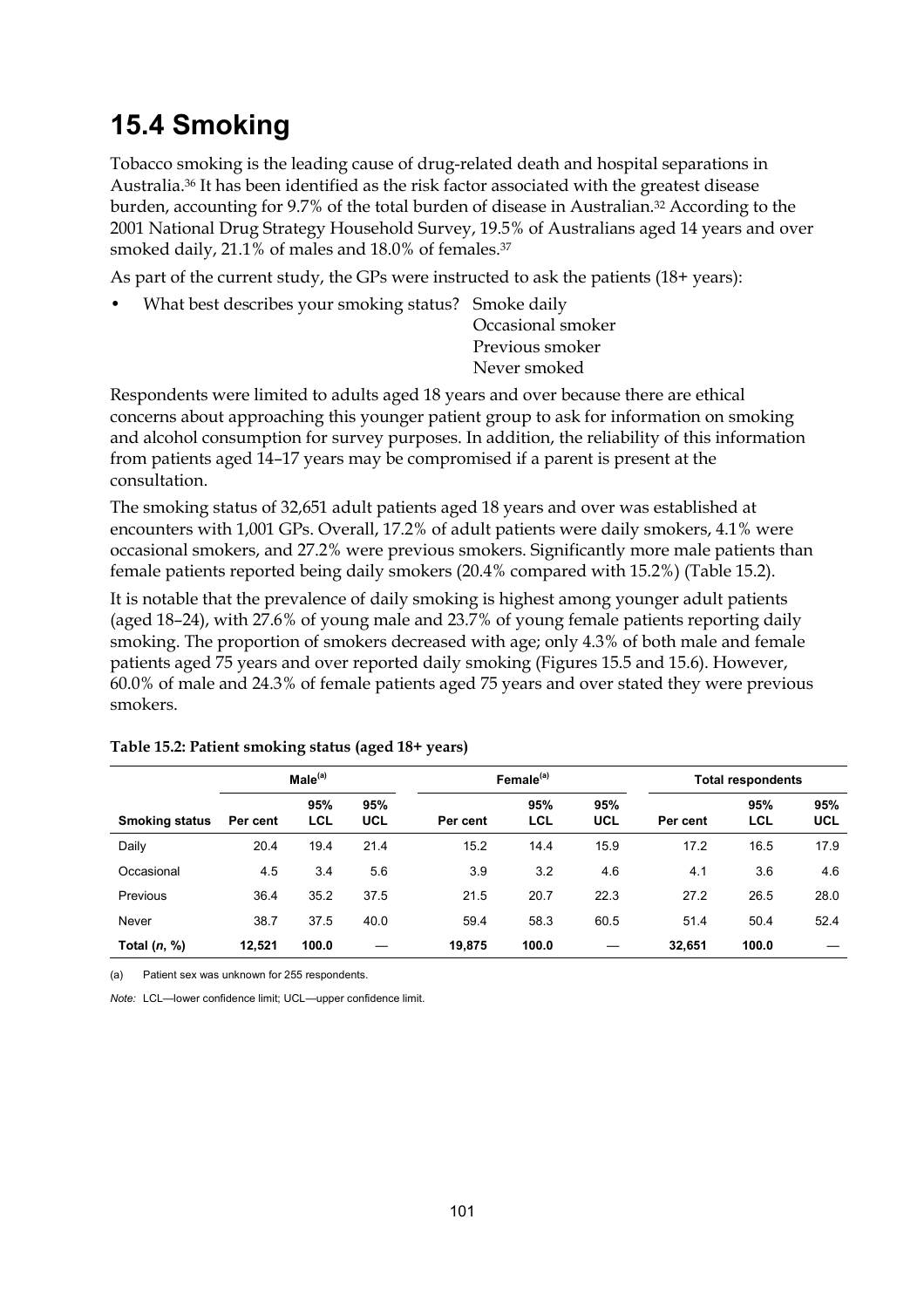

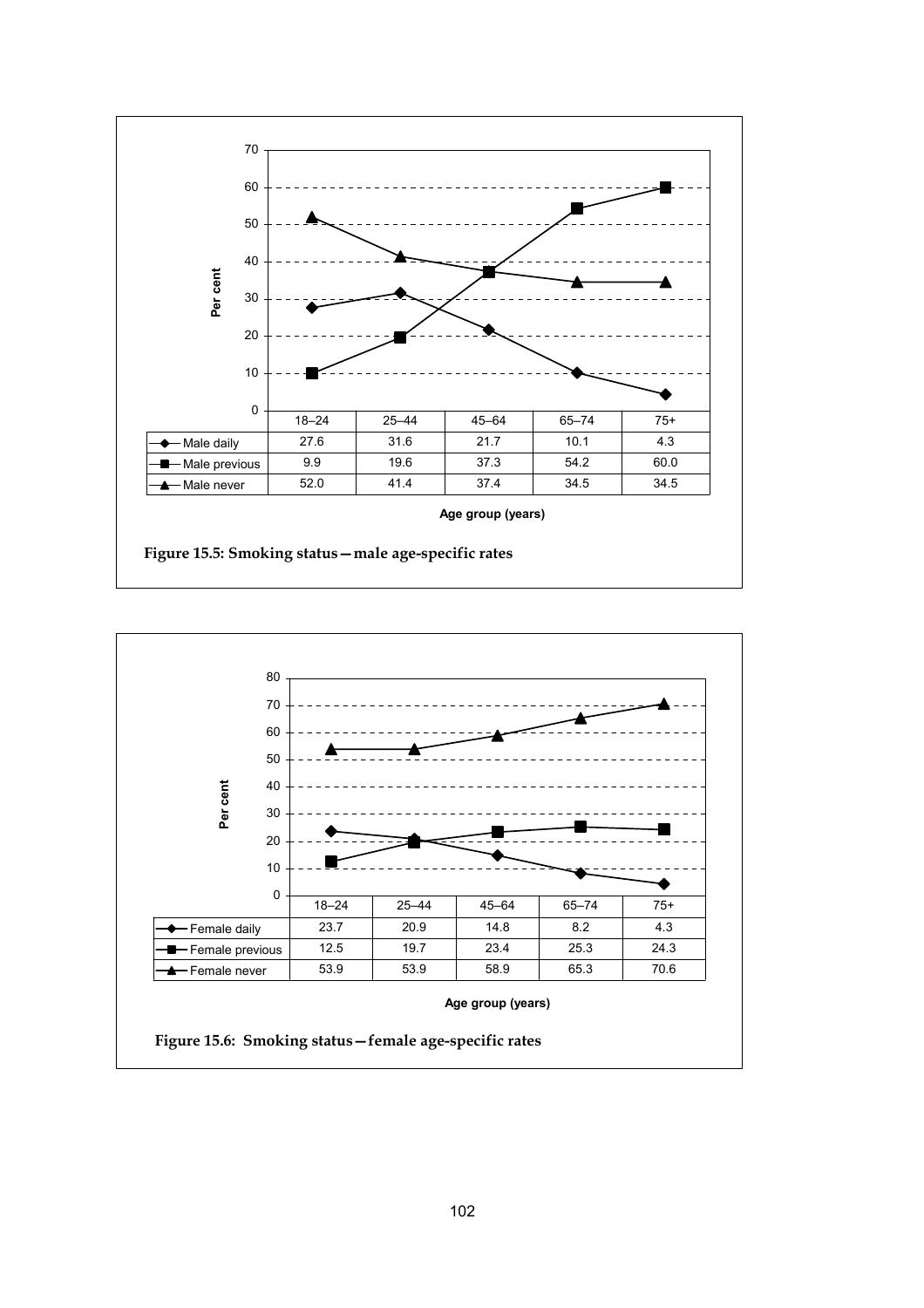# **15.5 Alcohol consumption**

In people aged 65 years and over, low to moderate consumption of alcohol has been found to have a preventative effect against selected causes of morbidity and mortality (e.g. cardiovascular disease).36 The beneficial impact of low alcohol consumption has been found to prevent more mortality than harmful alcohol consumption causes.36 Alcohol consumption accounted for 4.9% of the total burden of disease in Australia; however, after taking into account the benefit derived from low to moderate alcohol consumption, this fell to 2.2%.32

The 2001 National Drug Strategy Household Survey (NDSHS) found that 9.9% of people aged 14 years and over (10.2% of males and 9.4% of females) drank at levels considered to be risky or high risk for their health in the long term.37 This risk level of alcohol consumption was based on the National Health and Medical Research Council 2001 Guidelines.38 The NDSHS also found that 34.4% of people aged 14 years and above (39.3% of males and 29.6% of females) drank alcohol at levels which put their health at risk in the short term during the preceding 12 months.37

To measure alcohol consumption, BEACH uses three items from the WHO Alcohol Use Disorders Identification Test (AUDIT),<sup>39</sup> with scoring for an Australian setting.<sup>40</sup> Together, these three questions assess 'at-risk' alcohol consumption. The scores for each question range from zero to four. A total (sum of all three questions) score of five or more for males or four or more for females suggests that the person's drinking level is placing him or her at risk.<sup>40</sup>

GPs were instructed to ask the patient (18+ years):

• How often do you have a drink containing alcohol? Never

Monthly or less Once a week/fortnight 2–3 times a week 4+ times a week

• How many standard drinks do you have on a typical day when you are drinking?

• How often do you have 6 or more standard drinks on one occasion?

Never Less than monthly Monthly Weekly Daily or almost daily

A standard drinks chart was provided to each GP to help the patient identify the number of standard drinks consumed.

The wording of the responses to the first and third questions were changed from 2001–02 onwards to reflect exactly the AUDIT instrument from which they are derived. This update, along with a data entry change enabling more specific entry for the second question slightly increased the rates of 'at-risk' drinking reported for the fourth and fifth years (2001–02 and 2002–03) compared with the first three years of the program. The data collected in 2001–02 and 2002–03 are a more accurate reflection of the alcohol consumption in general practice patients.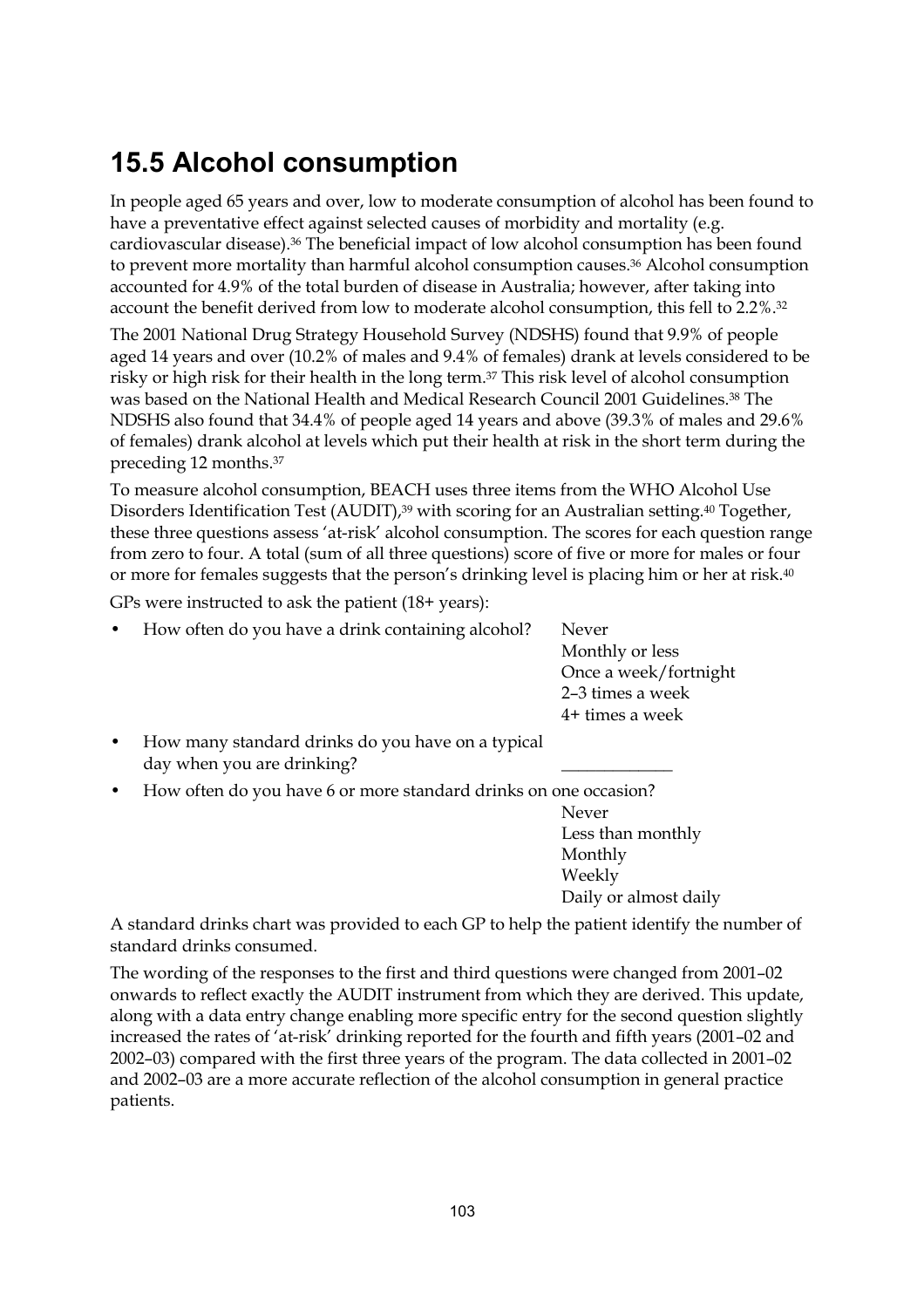Responses to these questions were recorded at 32,140 patient encounters (18+ years) from 1,001 GPs. Overall, 26.2% of patients reported drinking alcohol at risk levels. The proportion of 'at-risk' drinkers was higher for male patients than for female patients (32.9% compared with 22.1%) (Table 15.3).

The highest proportion of 'at-risk' drinkers was in the 18–24 age group where almost half of the males (44.4%) and more than a third of females (35.7%) reported 'at-risk' alcohol consumption. The proportion of patients who were 'at-risk' drinkers decreased with age for both males and females (Figure 15.7).

These estimates are a little lower than those made from the NDSHS.37 This is likely to be due to the difference in the age ranges studied (14 + in NDSHS and 18+ in BEACH), and to differences in the age–sex distributions of the study populations. As older people attend the GP more frequently than young adults, they have a greater chance of being selected in the subsample and this leads to a greater proportion of older people, the group less likely to report drinking alcohol at 'at-risk' levels.

#### **Table 15.3: Patient alcohol consumption (aged 18+ years)**

|                               | Male        |            |            | Female      |            |            | <b>Total respondents</b> |            |            |
|-------------------------------|-------------|------------|------------|-------------|------------|------------|--------------------------|------------|------------|
| <b>Alcohol</b><br>consumption | Per<br>cent | 95%<br>LCL | 95%<br>UCL | Per<br>cent | 95%<br>LCL | 95%<br>UCL | Per<br>cent              | 95%<br>LCL | 95%<br>UCL |
| 'At-risk' drinker             | 32.9        | 31.6       | 34.1       | 22.1        | 21.2       | 23.0       | 26.2                     | 25.4       | 27.1       |
| Responsible drinker           | 46.7        | 45.5       | 47.8       | 42.7        | 41.7       | 43.8       | 44.2                     | 43.4       | 45.1       |
| Non-drinker                   | 20.5        | 19.5       | 21.6       | 35.2        | 33.9       | 36.5       | 29.5                     | 28.5       | 30.6       |
| Total $(n, %)$                | 12.521      | 100.0      |            | 19.875      | 100.0      |            | 32.140                   | 100.0      |            |

*Note:* LCL—lower confidence limit; UCL—upper confidence limit.

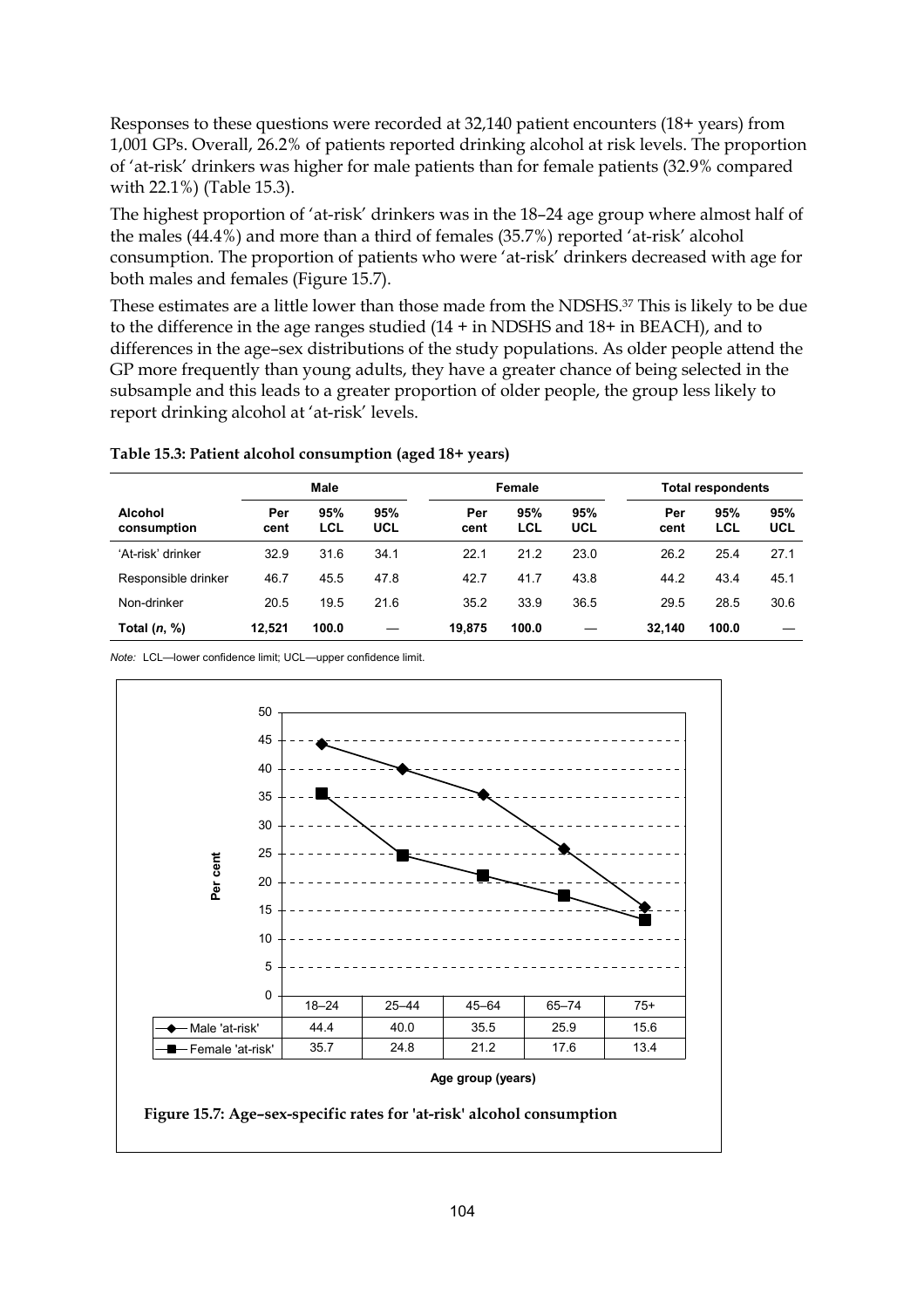# **15.6 Risk factor profile of adult patients**

From 2001–02 onwards, all patient risk factor questions (BMI, smoking and alcohol consumption) were asked of the same subsample of patients, making it possible to build up a risk profile of this sample of adult patients. For the purposes of this analysis, being overweight or obese, a daily smoker or an 'at-risk' drinker are considered to be risk factors.

A risk factor profile was prepared for 31,152 adult patients (aged 18 or more). Of the three measured risk factors, almost half of adult patients (48.2%) had one risk factor. Being overweight or obese accounted for almost three-quarters of these single risk factor patients (73.5%). One in five patients (19.6%) had two risk factors. The three most common combinations when a patient had two risk factors all involved drinking at risk levels. 'At-risk' alcohol consumption in combination with being overweight was most common  $(34.5\%)$  followed by obesity  $(19.9\%)$  then daily smoking  $(19.8\%)$ . A small minority  $(3.6\%)$  of patients reported having all three risk factors (Table 15.4).

Overall, female patients reported significantly lower levels of risk factors than males. Almost a third of females (32.6%) reported not having any of the measured risk factors, compared with 22.3% of males. Half of females (49.4%) had only one risk factor compared with 46.2% of males (Table 15.5)

|                                                                 |               | Per cent of<br>patients | 95%        | 95%        |
|-----------------------------------------------------------------|---------------|-------------------------|------------|------------|
| Number of risk factors                                          | <b>Number</b> | $(n=31, 152)$           | <b>LCL</b> | <b>UCL</b> |
| <b>None</b>                                                     | 8,912         | 28.6                    | 27.7       | 29.5       |
| One                                                             | 14,999        | 48.2                    | 47.5       | 48.8       |
| Overweight only                                                 | 6,774         | 21.7                    | 21.1       | 22.3       |
| Obese only                                                      | 4,254         | 13.7                    | 13.1       | 14.2       |
| Current daily smoker only                                       | 1,400         | 4.5                     | 4.1        | 4.9        |
| 'At-risk' alcohol level only                                    | 2,571         | 8.3                     | 7.7        | 8.8        |
| Two                                                             | 6,109         | 19.6                    | 19.0       | 20.2       |
| Overweight and current daily smoker                             | 948           | 3.0                     | 2.7        | 3.4        |
| Obese and current daily smoker                                  | 627           | 2.0                     | 1.6        | 2.4        |
| Overweight and 'at-risk' alcohol level                          | 2,105         | 6.8                     | 6.4        | 7.1        |
| Obese and 'at-risk' alcohol level                               | 1,217         | 3.9                     | 3.6        | 4.2        |
| Daily smoker and 'at-risk' alcohol level                        | 1,212         | 3.9                     | 3.5        | 4.3        |
| <b>Three</b>                                                    | 1,132         | 3.6                     | 3.3        | 4.0        |
| Overweight and current daily smoker and 'at-risk' alcohol level | 728           | 2.3                     | 2.0        | 2.7        |
| Obese and current daily smoker and 'at-risk' alcohol level      | 404           | 1.3                     | 0.9        | 1.7        |

#### **Table 15.4: Risk factor profile of patients (aged 18+ years)**

*Note:* LCL—lower confidence limit; UCL—upper confidence limit.